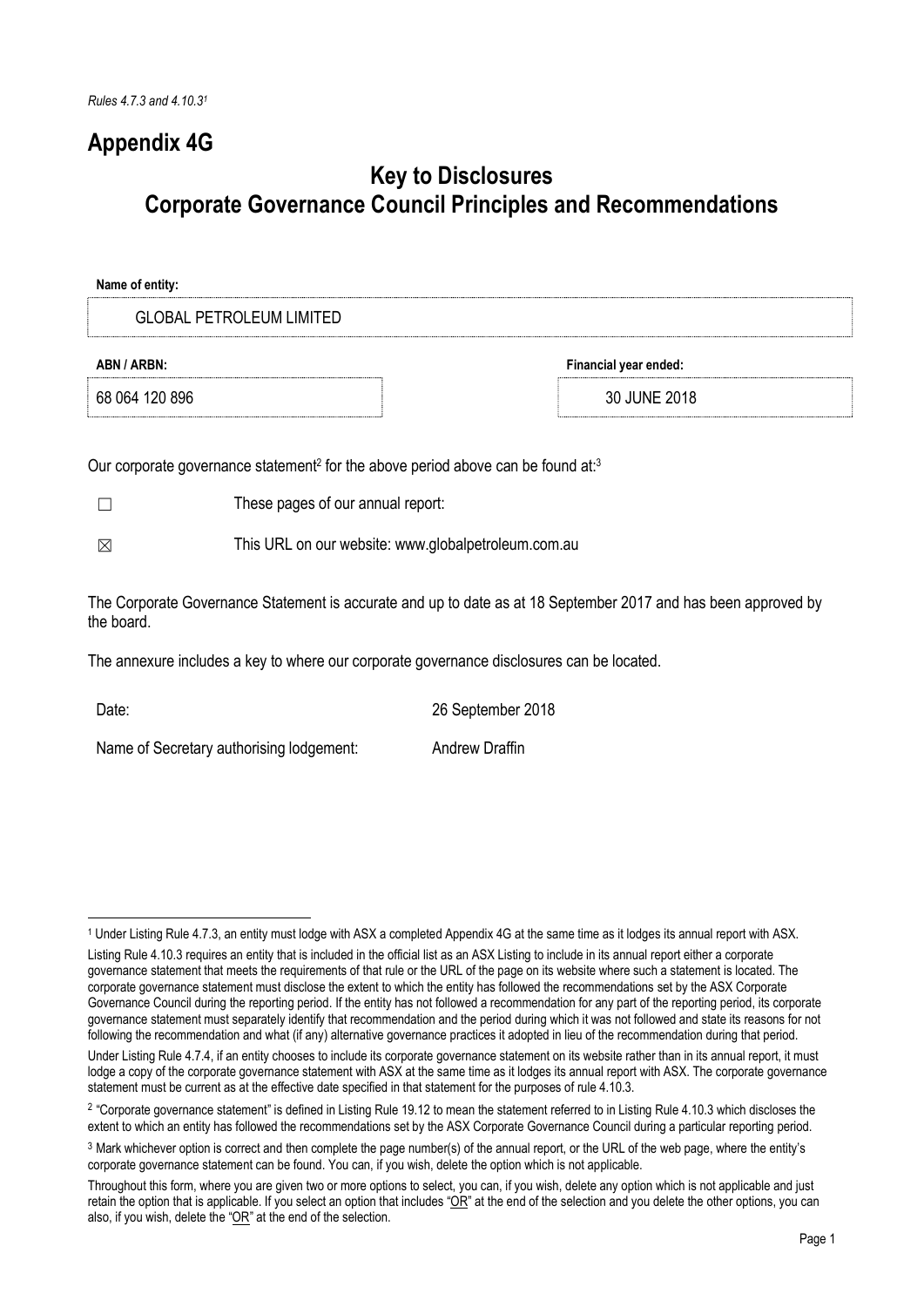# ANNEXURE – KEY TO CORPORATE GOVERNANCE DISCLOSURES

 $\overline{a}$ 

| <b>Corporate Governance Council recommendation</b> |                                                                                                                                                                                                                                                                                                                                                         | We have followed the recommendation in full for the whole of the<br>period above. We have disclosed                                                                                                                                                                                                                                                                              | We have NOT followed the recommendation in full for the whole<br>of the period above. We have disclosed <sup>4</sup>                                                         |  |
|----------------------------------------------------|---------------------------------------------------------------------------------------------------------------------------------------------------------------------------------------------------------------------------------------------------------------------------------------------------------------------------------------------------------|----------------------------------------------------------------------------------------------------------------------------------------------------------------------------------------------------------------------------------------------------------------------------------------------------------------------------------------------------------------------------------|------------------------------------------------------------------------------------------------------------------------------------------------------------------------------|--|
|                                                    | <b>PRINCIPLE 1 - LAY SOLID FOUNDATIONS FOR MANAGEMENT AND OVERSIGHT</b>                                                                                                                                                                                                                                                                                 |                                                                                                                                                                                                                                                                                                                                                                                  |                                                                                                                                                                              |  |
| 1.1                                                | A listed entity should disclose:<br>the respective roles and responsibilities of its board and<br>(a)<br>management; and<br>those matters expressly reserved to the board and those<br>(b)<br>delegated to management.                                                                                                                                  | the fact that we follow this recommendation:<br>in our Corporate Governance Statement OR<br>⊠<br>at www.globalpetroleum.com.au<br>and information about the respective roles and responsibilities of<br>our board and management (including those matters expressly<br>reserved to the board and those delegated to management):<br>$\boxtimes$<br>at www.globalpetroleum.com.au | L<br>an explanation why that is so in our Corporate Governance<br>Statement OR<br>we are an externally managed entity and this recommendation<br>is therefore not applicable |  |
| 1.2                                                | A listed entity should:<br>undertake appropriate checks before appointing a person, or<br>(a)<br>putting forward to security holders a candidate for election,<br>as a director; and<br>provide security holders with all material information in its<br>(b)<br>possession relevant to a decision on whether or not to elect<br>or re-elect a director. | the fact that we follow this recommendation:<br>$\Box$<br>in our Corporate Governance Statement OR<br>$\boxtimes$<br>at www.globalpetroleum.com.au                                                                                                                                                                                                                               | L<br>an explanation why that is so in our Corporate Governance<br>Statement OR<br>we are an externally managed entity and this recommendation<br>is therefore not applicable |  |
| 1.3                                                | A listed entity should have a written agreement with each director<br>and senior executive setting out the terms of their appointment.                                                                                                                                                                                                                  | the fact that we follow this recommendation:<br>in our Corporate Governance Statement OR<br>⊠<br>at www.globalpetroleum.com.au                                                                                                                                                                                                                                                   | L<br>an explanation why that is so in our Corporate Governance<br>Statement OR<br>we are an externally managed entity and this recommendation<br>is therefore not applicable |  |
| 1.4                                                | The company secretary of a listed entity should be accountable<br>directly to the board, through the chair, on all matters to do with the<br>proper functioning of the board.                                                                                                                                                                           | the fact that we follow this recommendation:<br>in our Corporate Governance Statement OR<br>$\boxtimes$<br>at www.globalpetroleum.com.au                                                                                                                                                                                                                                         | L<br>an explanation why that is so in our Corporate Governance<br>Statement OR<br>we are an externally managed entity and this recommendation<br>is therefore not applicable |  |

<sup>4</sup> If you have followed all of the Council's recommendations in full for the whole of the period above, you can, if you wish, delete this column from the form and re-format it.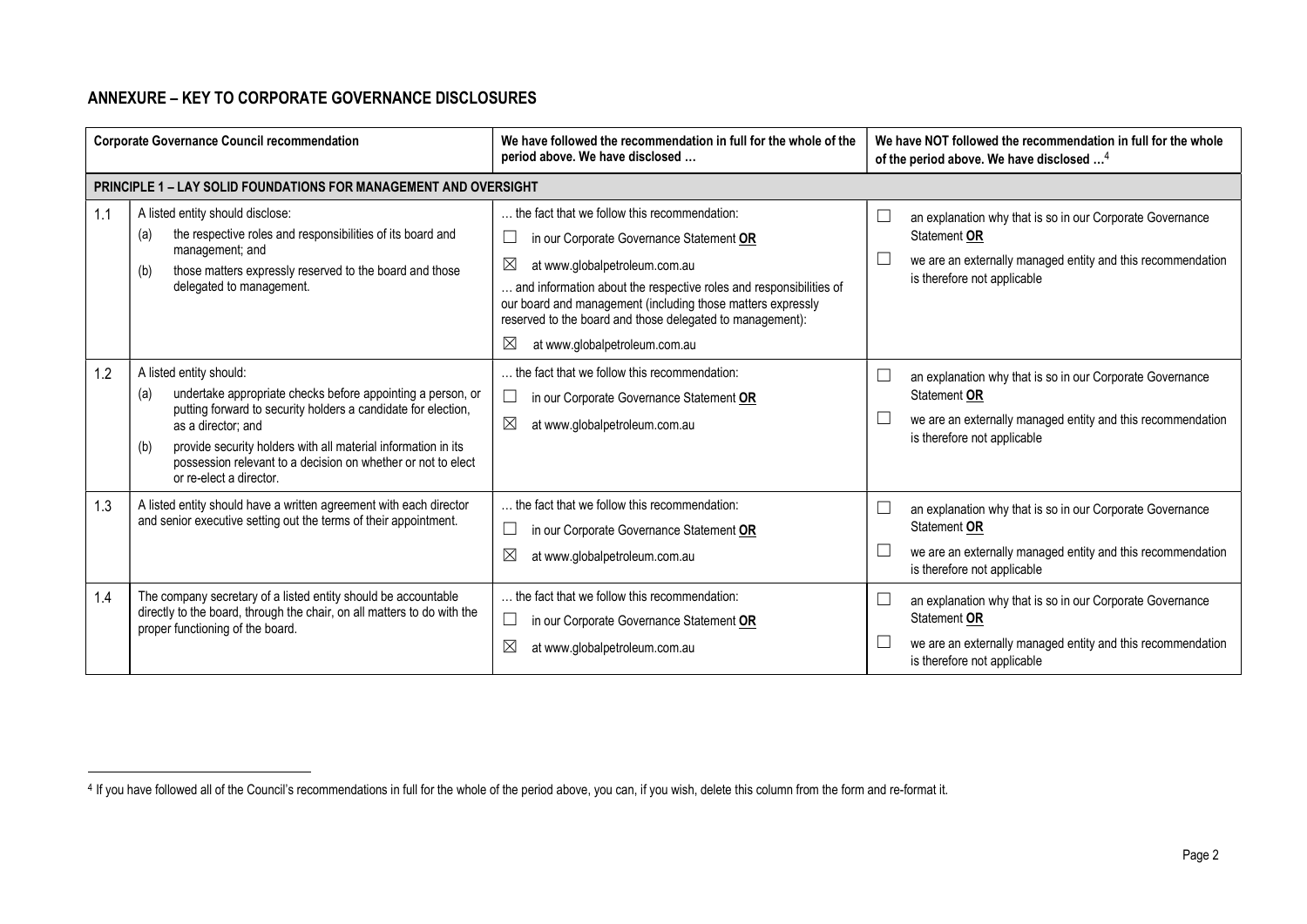| We have followed the recommendation in full for the whole of the<br><b>Corporate Governance Council recommendation</b><br>period above. We have disclosed |                                                                                                                                                                                                                                                                                                                                                                                                                                                                                                                                                                                                                                                                                                                                                                                                                                                                                                                                                                                                                                                                                         | We have NOT followed the recommendation in full for the whole<br>of the period above. We have disclosed <sup>4</sup>                                                                                                                                                                                                                                                                                                                                                                                                                                                                                                                                        |                                                                                                                                                                                                  |
|-----------------------------------------------------------------------------------------------------------------------------------------------------------|-----------------------------------------------------------------------------------------------------------------------------------------------------------------------------------------------------------------------------------------------------------------------------------------------------------------------------------------------------------------------------------------------------------------------------------------------------------------------------------------------------------------------------------------------------------------------------------------------------------------------------------------------------------------------------------------------------------------------------------------------------------------------------------------------------------------------------------------------------------------------------------------------------------------------------------------------------------------------------------------------------------------------------------------------------------------------------------------|-------------------------------------------------------------------------------------------------------------------------------------------------------------------------------------------------------------------------------------------------------------------------------------------------------------------------------------------------------------------------------------------------------------------------------------------------------------------------------------------------------------------------------------------------------------------------------------------------------------------------------------------------------------|--------------------------------------------------------------------------------------------------------------------------------------------------------------------------------------------------|
| 1.5                                                                                                                                                       | A listed entity should:<br>have a diversity policy which includes requirements for the<br>(a)<br>board or a relevant committee of the board to set<br>measurable objectives for achieving gender diversity and to<br>assess annually both the objectives and the entity's progress<br>in achieving them;<br>disclose that policy or a summary of it; and<br>(b)<br>disclose as at the end of each reporting period the<br>(c)<br>measurable objectives for achieving gender diversity set by<br>the board or a relevant committee of the board in accordance<br>with the entity's diversity policy and its progress towards<br>achieving them and either:<br>(1) the respective proportions of men and women on the<br>board, in senior executive positions and across the<br>whole organisation (including how the entity has defined<br>"senior executive" for these purposes); or<br>(2) if the entity is a "relevant employer" under the Workplace<br>Gender Equality Act, the entity's most recent "Gender<br>Equality Indicators", as defined in and published under<br>that Act. | the fact that we have a diversity policy that complies with<br>paragraph (a):<br>$\Box$<br>in our Corporate Governance Statement OR<br>$\Box$<br>at<br>and a copy of our diversity policy or a summary of it:<br>$\Box$<br>at<br>and the measurable objectives for achieving gender diversity set by<br>the board or a relevant committee of the board in accordance with our<br>diversity policy and our progress towards achieving them:<br>$\Box$<br>in our Corporate Governance Statement OR<br>$\Box$<br>at<br>and the information referred to in paragraphs $(c)(1)$ or $(2)$ :<br>$\Box$<br>in our Corporate Governance Statement OR<br>$\Box$<br>at | $\boxtimes$<br>an explanation why that is so in our Corporate Governance<br>Statement OR<br>$\Box$<br>we are an externally managed entity and this recommendation<br>is therefore not applicable |
| 1.6                                                                                                                                                       | A listed entity should:<br>have and disclose a process for periodically evaluating the<br>(a)<br>performance of the board, its committees and individual<br>directors; and<br>disclose, in relation to each reporting period, whether a<br>(b)<br>performance evaluation was undertaken in the reporting<br>period in accordance with that process.                                                                                                                                                                                                                                                                                                                                                                                                                                                                                                                                                                                                                                                                                                                                     | the evaluation process referred to in paragraph (a):<br>$\Box$<br>in our Corporate Governance Statement OR<br>$\boxtimes$ at www.globalpetroleum.com.au<br>and the information referred to in paragraph (b):<br>$\Box$<br>in our Corporate Governance Statement OR<br>$\boxtimes$<br>at www.globalpetroleum.com.au                                                                                                                                                                                                                                                                                                                                          | $\Box$<br>an explanation why that is so in our Corporate Governance<br>Statement OR<br>$\Box$<br>we are an externally managed entity and this recommendation<br>is therefore not applicable      |
| 1.7                                                                                                                                                       | A listed entity should:<br>have and disclose a process for periodically evaluating the<br>(a)<br>performance of its senior executives; and<br>disclose, in relation to each reporting period, whether a<br>(b)<br>performance evaluation was undertaken in the reporting<br>period in accordance with that process.                                                                                                                                                                                                                                                                                                                                                                                                                                                                                                                                                                                                                                                                                                                                                                     | the evaluation process referred to in paragraph (a):<br>$\Box$<br>in our Corporate Governance Statement OR<br>$\boxtimes$ at www.globalpetroleum.com.au<br>and the information referred to in paragraph (b):<br>$\Box$<br>in our Corporate Governance Statement OR<br>$\boxtimes$<br>at www.globalpetroleum.com.au                                                                                                                                                                                                                                                                                                                                          | an explanation why that is so in our Corporate Governance<br>Statement OR<br>$\Box$<br>we are an externally managed entity and this recommendation<br>is therefore not applicable                |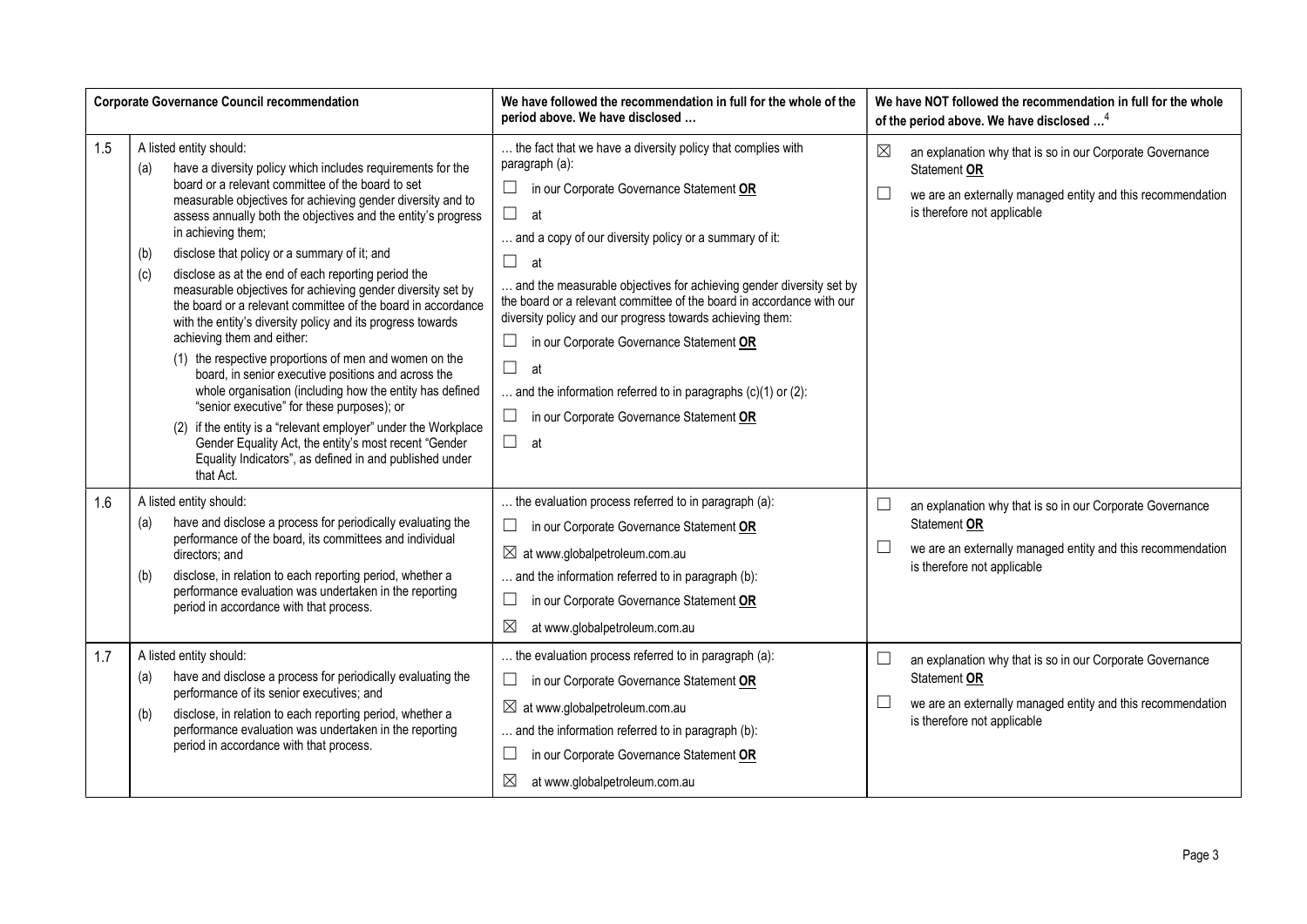| <b>Corporate Governance Council recommendation</b> |                                                                                                                                                                                                                                                                                                                                                                                                                                                                                                                                                                                                                                                                                                                                                                                                                                                                     | We have followed the recommendation in full for the whole of the<br>period above. We have disclosed                                                                                                                                                                                                                                                                                                                                                                                                                                                                                                                                                                                                                                                                                                                                                                                       | We have NOT followed the recommendation in full for the whole<br>of the period above. We have disclosed <sup>4</sup>                                                         |  |
|----------------------------------------------------|---------------------------------------------------------------------------------------------------------------------------------------------------------------------------------------------------------------------------------------------------------------------------------------------------------------------------------------------------------------------------------------------------------------------------------------------------------------------------------------------------------------------------------------------------------------------------------------------------------------------------------------------------------------------------------------------------------------------------------------------------------------------------------------------------------------------------------------------------------------------|-------------------------------------------------------------------------------------------------------------------------------------------------------------------------------------------------------------------------------------------------------------------------------------------------------------------------------------------------------------------------------------------------------------------------------------------------------------------------------------------------------------------------------------------------------------------------------------------------------------------------------------------------------------------------------------------------------------------------------------------------------------------------------------------------------------------------------------------------------------------------------------------|------------------------------------------------------------------------------------------------------------------------------------------------------------------------------|--|
|                                                    | <b>PRINCIPLE 2 - STRUCTURE THE BOARD TO ADD VALUE</b>                                                                                                                                                                                                                                                                                                                                                                                                                                                                                                                                                                                                                                                                                                                                                                                                               |                                                                                                                                                                                                                                                                                                                                                                                                                                                                                                                                                                                                                                                                                                                                                                                                                                                                                           |                                                                                                                                                                              |  |
| 2.1                                                | The board of a listed entity should:<br>have a nomination committee which:<br>(a)<br>(1) has at least three members, a majority of whom are<br>independent directors; and<br>(2) is chaired by an independent director,<br>and disclose:<br>(3) the charter of the committee;<br>(4) the members of the committee; and<br>(5) as at the end of each reporting period, the number of<br>times the committee met throughout the period and<br>the individual attendances of the members at those<br>meetings; or<br>if it does not have a nomination committee, disclose that<br>(b)<br>fact and the processes it employs to address board<br>succession issues and to ensure that the board has the<br>appropriate balance of skills, knowledge, experience,<br>independence and diversity to enable it to discharge its<br>duties and responsibilities effectively. | [If the entity complies with paragraph (a):]<br>the fact that we have a nomination committee that complies with<br>paragraphs (1) and (2):<br>in our Corporate Governance Statement OR<br>Ш<br>$\Box$<br>at<br>and a copy of the charter of the committee:<br>$\Box$<br>at<br>and the information referred to in paragraphs (4) and (5):<br>$\Box$<br>in our Corporate Governance Statement OR<br>$\Box$<br>at<br>[If the entity complies with paragraph (b):]<br>the fact that we do not have a nomination committee and the<br>processes we employ to address board succession issues and to<br>ensure that the board has the appropriate balance of skills,<br>knowledge, experience, independence and diversity to enable it to<br>discharge its duties and responsibilities effectively:<br>in our Corporate Governance Statement OR<br>$\boxtimes$<br>at www.globalpetroleum.com.au | ⊠<br>an explanation why that is so in our Corporate Governance<br>Statement OR<br>we are an externally managed entity and this recommendation<br>is therefore not applicable |  |
| 2.2                                                | A listed entity should have and disclose a board skills matrix<br>setting out the mix of skills and diversity that the board currently<br>has or is looking to achieve in its membership.                                                                                                                                                                                                                                                                                                                                                                                                                                                                                                                                                                                                                                                                           | our board skills matrix:<br>$\Box$<br>in our Corporate Governance Statement OR<br>⊠<br>at www.globalpetroleum.com.au                                                                                                                                                                                                                                                                                                                                                                                                                                                                                                                                                                                                                                                                                                                                                                      | an explanation why that is so in our Corporate Governance<br>Statement OR<br>we are an externally managed entity and this recommendation<br>is therefore not applicable      |  |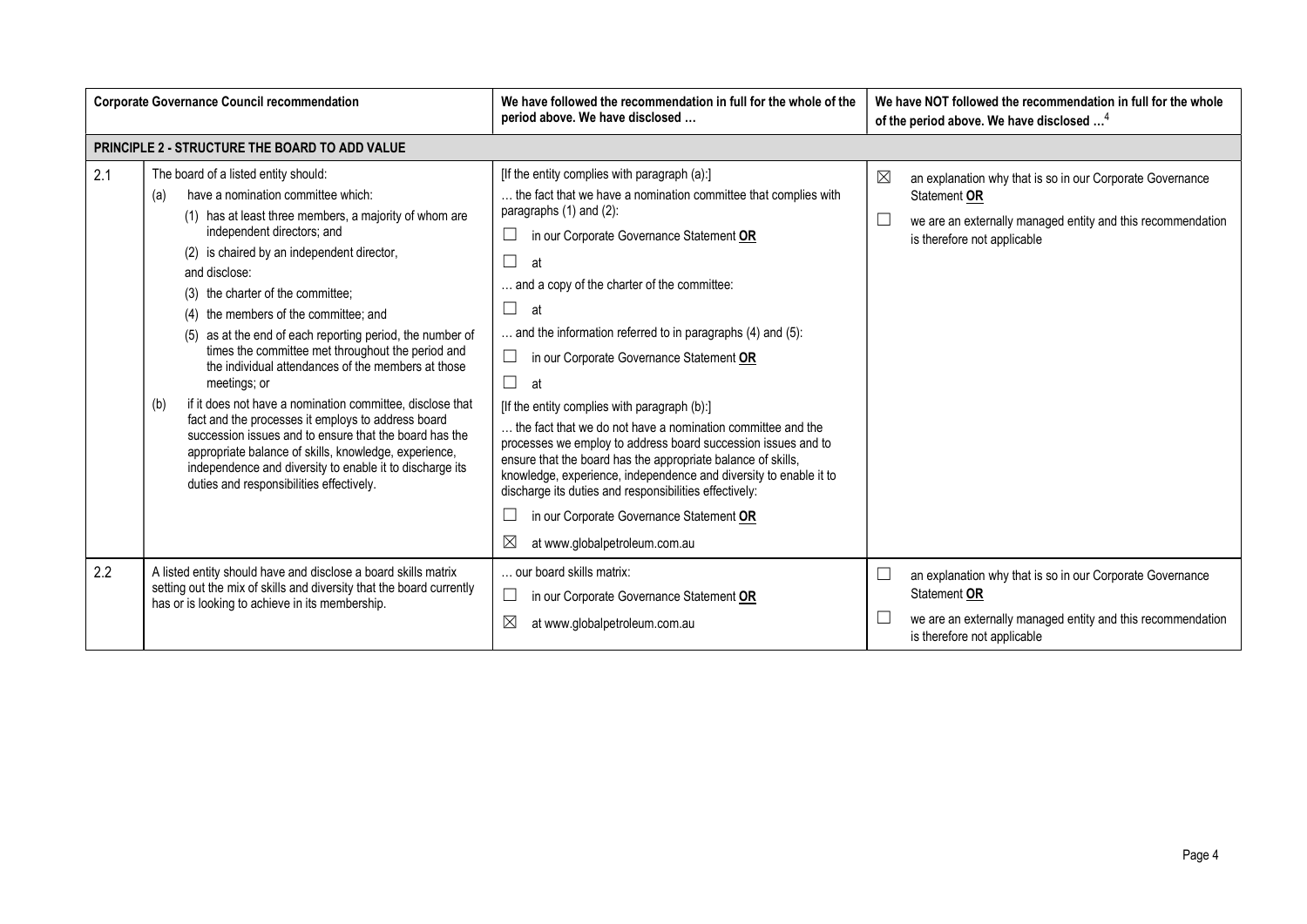| <b>Corporate Governance Council recommendation</b> |                                                                                                                                                                                                                                                                                                                                                                                                                                                                                                                                                        | We have followed the recommendation in full for the whole of the<br>period above. We have disclosed                                                                                                                                                                                                                                                                                                                                                     | We have NOT followed the recommendation in full for the whole<br>of the period above. We have disclosed <sup>4</sup>                                                                      |
|----------------------------------------------------|--------------------------------------------------------------------------------------------------------------------------------------------------------------------------------------------------------------------------------------------------------------------------------------------------------------------------------------------------------------------------------------------------------------------------------------------------------------------------------------------------------------------------------------------------------|---------------------------------------------------------------------------------------------------------------------------------------------------------------------------------------------------------------------------------------------------------------------------------------------------------------------------------------------------------------------------------------------------------------------------------------------------------|-------------------------------------------------------------------------------------------------------------------------------------------------------------------------------------------|
| 2.3                                                | A listed entity should disclose:<br>the names of the directors considered by the board to be<br>(a)<br>independent directors;<br>if a director has an interest, position, association or<br>(b)<br>relationship of the type described in Box 2.3 but the board<br>is of the opinion that it does not compromise the<br>independence of the director, the nature of the interest,<br>position, association or relationship in question and an<br>explanation of why the board is of that opinion; and<br>the length of service of each director.<br>(c) | the names of the directors considered by the board to be<br>independent directors:<br>⊠<br>in our Corporate Governance Statement OR<br>$\Box$ at www.globalpetroleum.com.au<br>and, where applicable, the information referred to in paragraph (b):<br>in our Corporate Governance Statement OR<br>$\Box$<br>$\Box$ at<br>and the length of service of each director:<br>in our Corporate Governance Statement OR<br>⊠<br>at www.globalpetroleum.com.au | an explanation why that is so in our Corporate Governance<br><b>Statement</b>                                                                                                             |
| 2.4                                                | A majority of the board of a listed entity should be independent<br>directors.                                                                                                                                                                                                                                                                                                                                                                                                                                                                         | the fact that we follow this recommendation:<br>in our Corporate Governance Statement OR<br>П<br>at                                                                                                                                                                                                                                                                                                                                                     | $\boxtimes$<br>an explanation why that is so in our Corporate Governance<br>Statement OR<br>we are an externally managed entity and this recommendation<br>is therefore not applicable    |
| 2.5                                                | The chair of the board of a listed entity should be an independent<br>director and, in particular, should not be the same person as the<br>CEO of the entity.                                                                                                                                                                                                                                                                                                                                                                                          | the fact that we follow this recommendation:<br>$\Box$<br>in our Corporate Governance Statement OR<br>⊠<br>at www.globalpetroleum.com.au                                                                                                                                                                                                                                                                                                                | $\Box$<br>an explanation why that is so in our Corporate Governance<br>Statement OR<br>we are an externally managed entity and this recommendation<br>is therefore not applicable         |
| 2.6                                                | A listed entity should have a program for inducting new directors<br>and provide appropriate professional development opportunities<br>for directors to develop and maintain the skills and knowledge<br>needed to perform their role as directors effectively.                                                                                                                                                                                                                                                                                        | the fact that we follow this recommendation:<br>$\Box$<br>in our Corporate Governance Statement OR<br>⊠<br>at www.globalpetroleum.com.au                                                                                                                                                                                                                                                                                                                | $\mathbb{R}^n$<br>an explanation why that is so in our Corporate Governance<br>Statement OR<br>we are an externally managed entity and this recommendation<br>is therefore not applicable |
|                                                    | PRINCIPLE 3 - ACT ETHICALLY AND RESPONSIBLY                                                                                                                                                                                                                                                                                                                                                                                                                                                                                                            |                                                                                                                                                                                                                                                                                                                                                                                                                                                         |                                                                                                                                                                                           |
| 3.1                                                | A listed entity should:<br>have a code of conduct for its directors, senior executives<br>(a)<br>and employees; and<br>disclose that code or a summary of it.<br>(b)                                                                                                                                                                                                                                                                                                                                                                                   | our code of conduct or a summary of it:<br>in our Corporate Governance Statement OR<br>⊠<br>at www.globalpetroleum.com.au                                                                                                                                                                                                                                                                                                                               | an explanation why that is so in our Corporate Governance<br>Statement                                                                                                                    |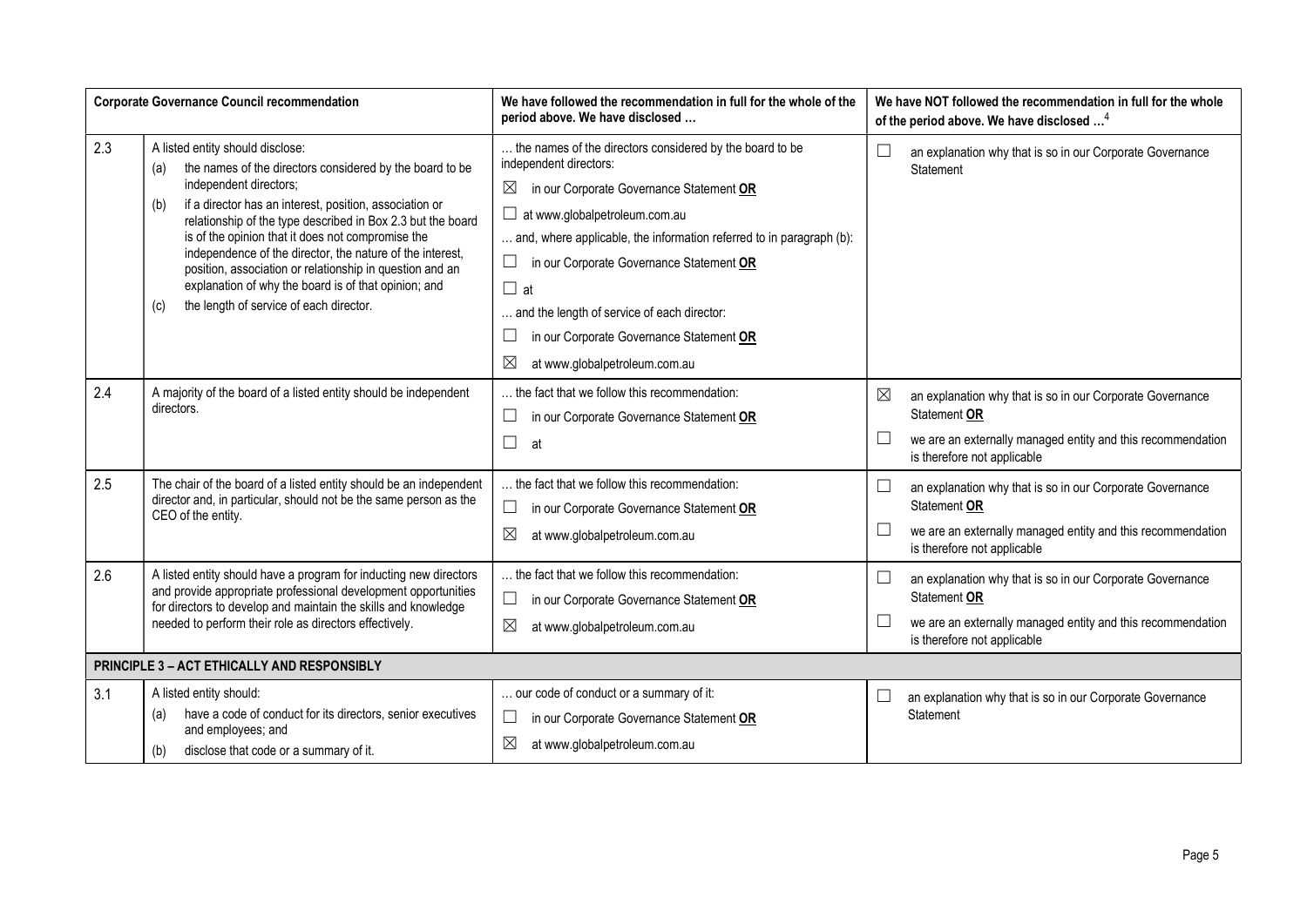| <b>Corporate Governance Council recommendation</b> |                                                                                                                                                                                                                                                                                                                                                                                                                                                                                                                                                                                                                                                                                                                                                                                                                                                                                                                                                                                      | We have followed the recommendation in full for the whole of the<br>period above. We have disclosed                                                                                                                                                                                                                                                                                                                                                                                                                                                                                                                                                                                                                                                                                                                    | We have NOT followed the recommendation in full for the whole<br>of the period above. We have disclosed <sup>4</sup> |
|----------------------------------------------------|--------------------------------------------------------------------------------------------------------------------------------------------------------------------------------------------------------------------------------------------------------------------------------------------------------------------------------------------------------------------------------------------------------------------------------------------------------------------------------------------------------------------------------------------------------------------------------------------------------------------------------------------------------------------------------------------------------------------------------------------------------------------------------------------------------------------------------------------------------------------------------------------------------------------------------------------------------------------------------------|------------------------------------------------------------------------------------------------------------------------------------------------------------------------------------------------------------------------------------------------------------------------------------------------------------------------------------------------------------------------------------------------------------------------------------------------------------------------------------------------------------------------------------------------------------------------------------------------------------------------------------------------------------------------------------------------------------------------------------------------------------------------------------------------------------------------|----------------------------------------------------------------------------------------------------------------------|
|                                                    | <b>PRINCIPLE 4 - SAFEGUARD INTEGRITY IN CORPORATE REPORTING</b>                                                                                                                                                                                                                                                                                                                                                                                                                                                                                                                                                                                                                                                                                                                                                                                                                                                                                                                      |                                                                                                                                                                                                                                                                                                                                                                                                                                                                                                                                                                                                                                                                                                                                                                                                                        |                                                                                                                      |
| 4.1                                                | The board of a listed entity should:<br>have an audit committee which:<br>(a)<br>(1) has at least three members, all of whom are non-<br>executive directors and a majority of whom are<br>independent directors; and<br>(2) is chaired by an independent director, who is not the<br>chair of the board.<br>and disclose:<br>(3) the charter of the committee;<br>(4) the relevant qualifications and experience of the<br>members of the committee: and<br>(5) in relation to each reporting period, the number of<br>times the committee met throughout the period and<br>the individual attendances of the members at those<br>meetings; or<br>if it does not have an audit committee, disclose that fact<br>(b)<br>and the processes it employs that independently verify and<br>safeguard the integrity of its corporate reporting, including<br>the processes for the appointment and removal of the<br>external auditor and the rotation of the audit engagement<br>partner. | [If the entity complies with paragraph (a):]<br>the fact that we have an audit committee that complies with<br>paragraphs (1) and (2):<br>in our Corporate Governance Statement OR<br>П<br>at<br>and a copy of the charter of the committee:<br>П<br>at<br>and the information referred to in paragraphs (4) and (5):<br>in our Corporate Governance Statement OR<br>$\Box$<br>at<br>[If the entity complies with paragraph (b):]<br>the fact that we do not have an audit committee and the processes<br>we employ that independently verify and safeguard the integrity of our<br>corporate reporting, including the processes for the appointment and<br>removal of the external auditor and the rotation of the audit<br>engagement partner:<br>in our Corporate Governance Statement OR<br>$\Box$<br>$\Box$<br>at | $\boxtimes$<br>an explanation why that is so in our Corporate Governance<br>Statement                                |
| 4.2                                                | The board of a listed entity should, before it approves the entity's<br>financial statements for a financial period, receive from its CEO<br>and CFO a declaration that, in their opinion, the financial records<br>of the entity have been properly maintained and that the financial<br>statements comply with the appropriate accounting standards<br>and give a true and fair view of the financial position and<br>performance of the entity and that the opinion has been formed<br>on the basis of a sound system of risk management and internal<br>control which is operating effectively.                                                                                                                                                                                                                                                                                                                                                                                  | the fact that we follow this recommendation:<br>in our Corporate Governance Statement OR<br>⊔<br>$\boxtimes$<br>at www.globalpetroleum.com.au                                                                                                                                                                                                                                                                                                                                                                                                                                                                                                                                                                                                                                                                          | an explanation why that is so in our Corporate Governance<br>Statement                                               |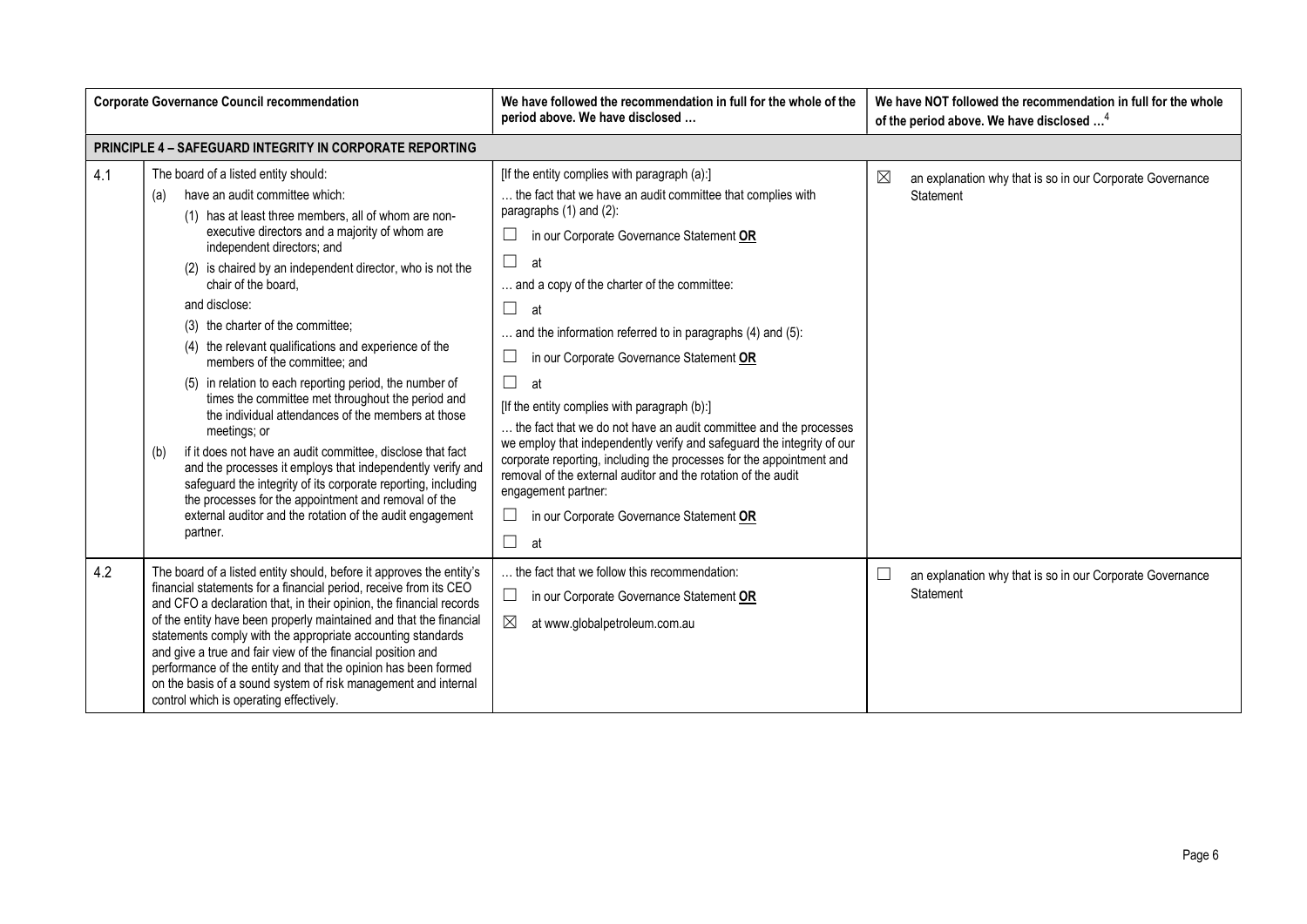| <b>Corporate Governance Council recommendation</b><br>period above. We have disclosed |                                                                                                                                                                                                     | We have followed the recommendation in full for the whole of the                                                                                                                                                      | We have NOT followed the recommendation in full for the whole<br>of the period above. We have disclosed <sup>4</sup>                                                                                                                          |
|---------------------------------------------------------------------------------------|-----------------------------------------------------------------------------------------------------------------------------------------------------------------------------------------------------|-----------------------------------------------------------------------------------------------------------------------------------------------------------------------------------------------------------------------|-----------------------------------------------------------------------------------------------------------------------------------------------------------------------------------------------------------------------------------------------|
| 4.3                                                                                   | A listed entity that has an AGM should ensure that its external<br>auditor attends its AGM and is available to answer questions<br>from security holders relevant to the audit.                     | the fact that we follow this recommendation:<br>$\Box$<br>in our Corporate Governance Statement OR<br>$\boxtimes$<br>at www.globalpetroleum.com.au                                                                    | $\Box$<br>an explanation why that is so in our Corporate Governance<br>Statement OR<br>we are an externally managed entity that does not hold an<br>annual general meeting and this recommendation is therefore<br>not applicable             |
|                                                                                       | <b>PRINCIPLE 5 - MAKE TIMELY AND BALANCED DISCLOSURE</b>                                                                                                                                            |                                                                                                                                                                                                                       |                                                                                                                                                                                                                                               |
| 5.1                                                                                   | A listed entity should:<br>have a written policy for complying with its continuous<br>(a)<br>disclosure obligations under the Listing Rules; and<br>disclose that policy or a summary of it.<br>(b) | our continuous disclosure compliance policy or a summary of it:<br>Ш<br>in our Corporate Governance Statement OR<br>$\boxtimes$<br>at www.globalpetroleum.com.au                                                      | $\Box$<br>an explanation why that is so in our Corporate Governance<br>Statement                                                                                                                                                              |
|                                                                                       | <b>PRINCIPLE 6 - RESPECT THE RIGHTS OF SECURITY HOLDERS</b>                                                                                                                                         |                                                                                                                                                                                                                       |                                                                                                                                                                                                                                               |
| 6.1                                                                                   | A listed entity should provide information about itself and its<br>governance to investors via its website.                                                                                         | information about us and our governance on our website:<br>$\boxtimes$<br>at www.globalpetroleum.com.au                                                                                                               | $\Box$<br>an explanation why that is so in our Corporate Governance<br>Statement                                                                                                                                                              |
| 6.2                                                                                   | A listed entity should design and implement an investor relations<br>program to facilitate effective two-way communication with<br>investors.                                                       | the fact that we follow this recommendation:<br>$\Box$<br>in our Corporate Governance Statement OR<br>$\boxtimes$<br>at www.globalpetroleum.com.au                                                                    | $\Box$<br>an explanation why that is so in our Corporate Governance<br>Statement                                                                                                                                                              |
| 6.3                                                                                   | A listed entity should disclose the policies and processes it has in<br>place to facilitate and encourage participation at meetings of<br>security holders.                                         | . our policies and processes for facilitating and encouraging<br>participation at meetings of security holders:<br>$\Box$<br>in our Corporate Governance Statement OR<br>$\boxtimes$<br>at www.globalpetroleum.com.au | $\Box$<br>an explanation why that is so in our Corporate Governance<br>Statement OR<br>we are an externally managed entity that does not hold<br>periodic meetings of security holders and this recommendation<br>is therefore not applicable |
| 6.4                                                                                   | A listed entity should give security holders the option to receive<br>communications from, and send communications to, the entity<br>and its security registry electronically.                      | the fact that we follow this recommendation:<br>$\Box$<br>in our Corporate Governance Statement OR<br>$\boxtimes$<br>at www.globalpetroleum.com.au                                                                    | $\Box$<br>an explanation why that is so in our Corporate Governance<br>Statement                                                                                                                                                              |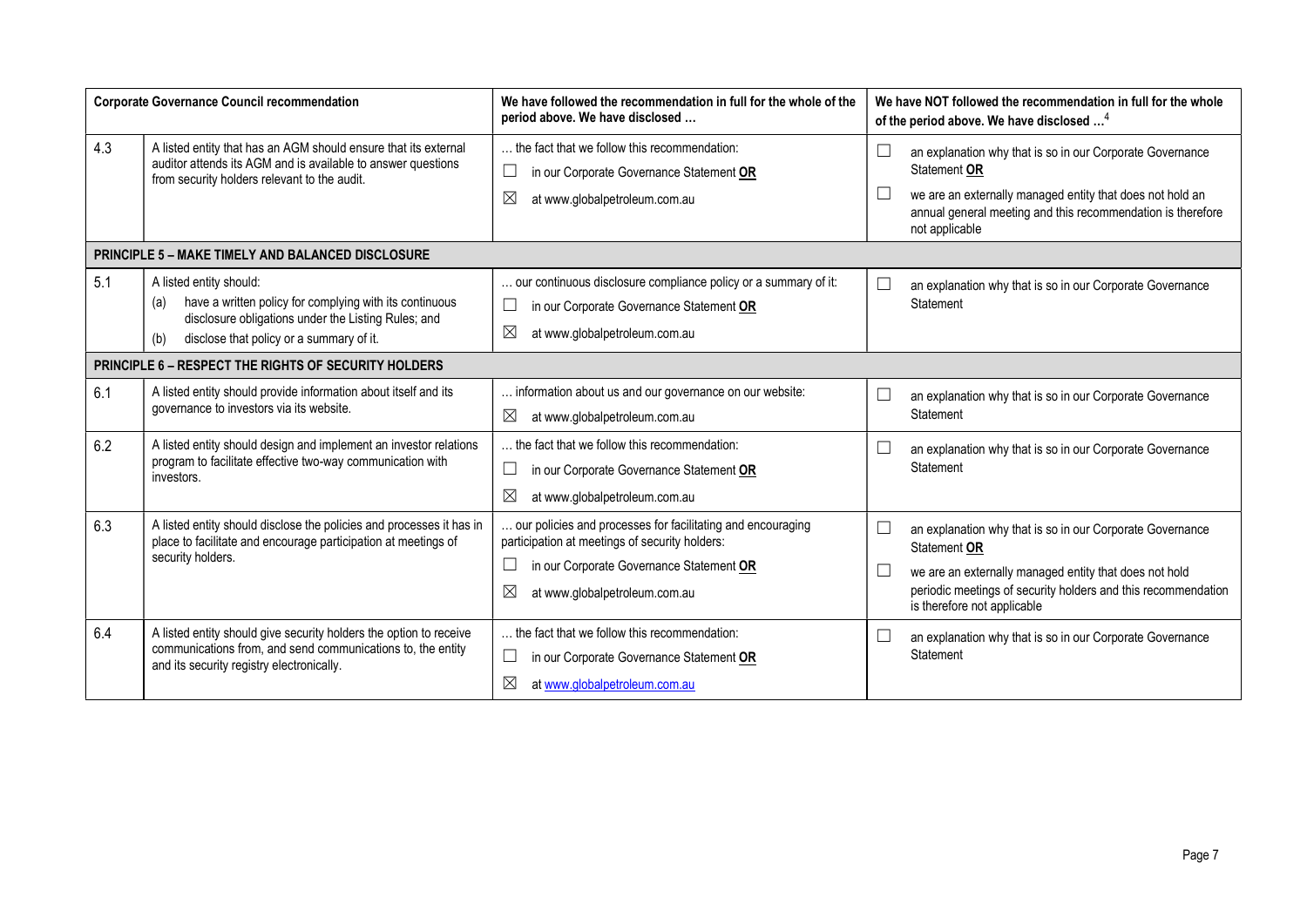| <b>Corporate Governance Council recommendation</b> |                                                                                                                                                                                                                                                                                                                                                                                                                                                                                                                                                                                                                                                                                                                                                    | We have followed the recommendation in full for the whole of the<br>period above. We have disclosed                                                                                                                                                                                                                                                                                                                                                                                                                                                                                                                                                                                               | We have NOT followed the recommendation in full for the whole<br>of the period above. We have disclosed <sup>4</sup> |
|----------------------------------------------------|----------------------------------------------------------------------------------------------------------------------------------------------------------------------------------------------------------------------------------------------------------------------------------------------------------------------------------------------------------------------------------------------------------------------------------------------------------------------------------------------------------------------------------------------------------------------------------------------------------------------------------------------------------------------------------------------------------------------------------------------------|---------------------------------------------------------------------------------------------------------------------------------------------------------------------------------------------------------------------------------------------------------------------------------------------------------------------------------------------------------------------------------------------------------------------------------------------------------------------------------------------------------------------------------------------------------------------------------------------------------------------------------------------------------------------------------------------------|----------------------------------------------------------------------------------------------------------------------|
|                                                    | <b>PRINCIPLE 7 - RECOGNISE AND MANAGE RISK</b>                                                                                                                                                                                                                                                                                                                                                                                                                                                                                                                                                                                                                                                                                                     |                                                                                                                                                                                                                                                                                                                                                                                                                                                                                                                                                                                                                                                                                                   |                                                                                                                      |
| 7.1                                                | The board of a listed entity should:<br>have a committee or committees to oversee risk, each of<br>(a)<br>which:<br>(1) has at least three members, a majority of whom are<br>independent directors; and<br>(2) is chaired by an independent director,<br>and disclose:<br>(3) the charter of the committee;<br>(4) the members of the committee; and<br>(5) as at the end of each reporting period, the number of<br>times the committee met throughout the period and<br>the individual attendances of the members at those<br>meetings; or<br>if it does not have a risk committee or committees that<br>(b)<br>satisfy (a) above, disclose that fact and the processes it<br>employs for overseeing the entity's risk management<br>framework. | [If the entity complies with paragraph (a):]<br>the fact that we have a committee or committees to oversee risk<br>that comply with paragraphs (1) and (2):<br>$\Box$<br>in our Corporate Governance Statement OR<br>$\Box$<br>at<br>and a copy of the charter of the committee:<br>$\Box$<br>at<br>and the information referred to in paragraphs (4) and (5):<br>in our Corporate Governance Statement OR<br>$\Box$<br>at<br>[If the entity complies with paragraph (b):]<br>the fact that we do not have a risk committee or committees that<br>satisfy (a) and the processes we employ for overseeing our risk<br>management framework:<br>in our Corporate Governance Statement OR<br>П<br>at | $\boxtimes$<br>an explanation why that is so in our Corporate Governance<br>Statement                                |
| 7.2                                                | The board or a committee of the board should:<br>review the entity's risk management framework at least<br>(a)<br>annually to satisfy itself that it continues to be sound; and<br>disclose, in relation to each reporting period, whether such<br>(b)<br>a review has taken place.                                                                                                                                                                                                                                                                                                                                                                                                                                                                | the fact that board or a committee of the board reviews the entity's<br>risk management framework at least annually to satisfy itself that it<br>continues to be sound:<br>⊔<br>in our Corporate Governance Statement OR<br>$\boxtimes$ at www.globalpetroleum.com.au<br>and that such a review has taken place in the reporting period<br>covered by this Appendix 4G:<br>$\boxtimes$<br>in our Corporate Governance Statement OR<br>at www.globalpetroleum.com.au                                                                                                                                                                                                                               | $\overline{\phantom{a}}$<br>an explanation why that is so in our Corporate Governance<br>Statement                   |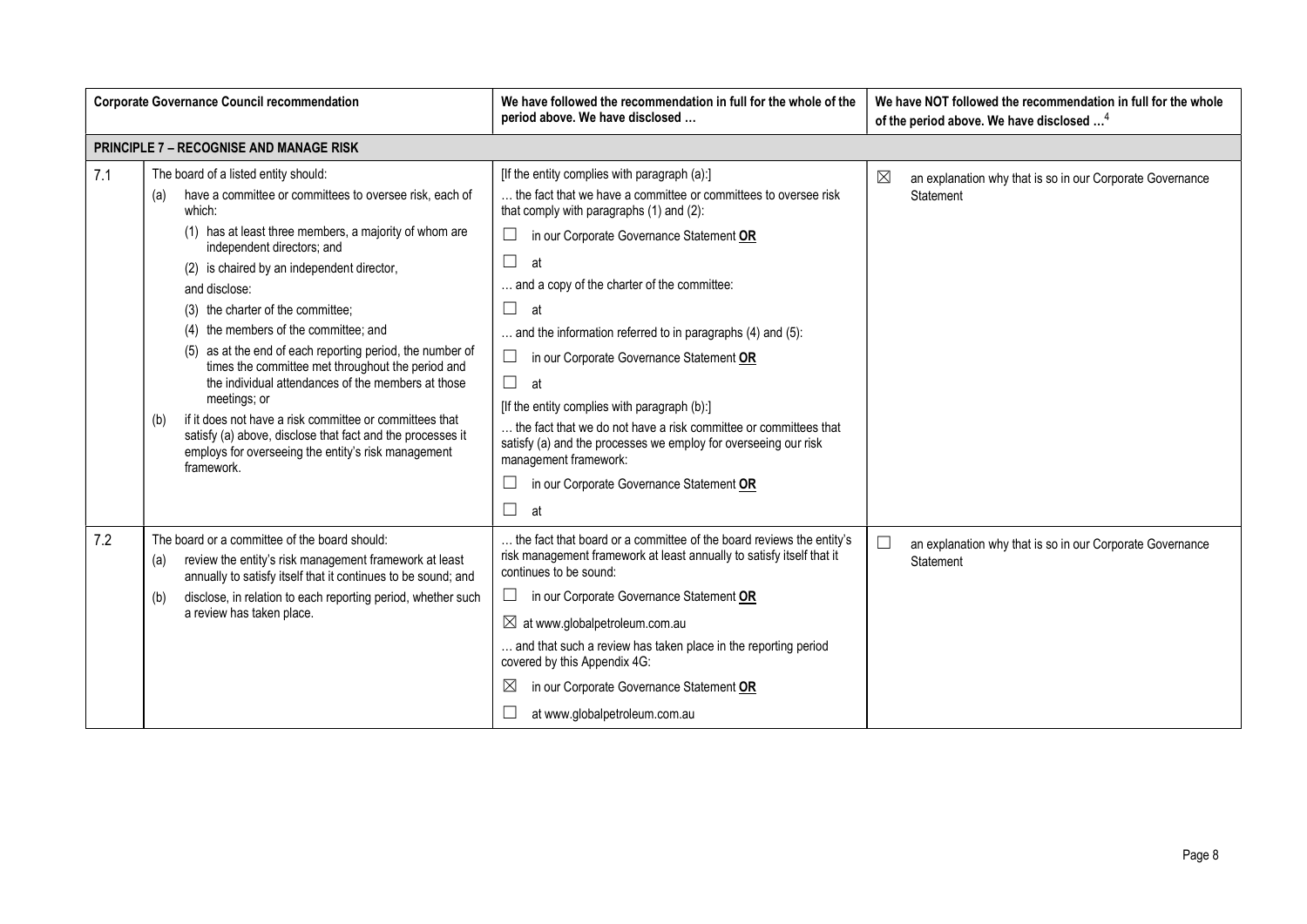|     | <b>Corporate Governance Council recommendation</b>                                                                                                                                                                                                                                                                                                                           | We have followed the recommendation in full for the whole of the<br>period above. We have disclosed                                                                                                                                                                                                                                                                                                                                                                                                                                                        | We have NOT followed the recommendation in full for the whole<br>of the period above. We have disclosed <sup>4</sup> |
|-----|------------------------------------------------------------------------------------------------------------------------------------------------------------------------------------------------------------------------------------------------------------------------------------------------------------------------------------------------------------------------------|------------------------------------------------------------------------------------------------------------------------------------------------------------------------------------------------------------------------------------------------------------------------------------------------------------------------------------------------------------------------------------------------------------------------------------------------------------------------------------------------------------------------------------------------------------|----------------------------------------------------------------------------------------------------------------------|
| 7.3 | A listed entity should disclose:<br>if it has an internal audit function, how the function is<br>(a)<br>structured and what role it performs; or<br>if it does not have an internal audit function, that fact and<br>(b)<br>the processes it employs for evaluating and continually<br>improving the effectiveness of its risk management and<br>internal control processes. | [If the entity complies with paragraph (a):]<br>how our internal audit function is structured and what role it<br>performs:<br>in our Corporate Governance Statement OR<br>$\overline{\phantom{a}}$<br>at<br>[If the entity complies with paragraph (b):]<br>the fact that we do not have an internal audit function and the<br>processes we employ for evaluating and continually improving the<br>effectiveness of our risk management and internal control processes:<br>⊠<br>in our Corporate Governance Statement OR<br>at www.globalpetroleum.com.au | an explanation why that is so in our Corporate Governance<br>Statement                                               |
| 7.4 | A listed entity should disclose whether it has any material<br>exposure to economic, environmental and social sustainability<br>risks and, if it does, how it manages or intends to manage those<br>risks.                                                                                                                                                                   | whether we have any material exposure to economic,<br>environmental and social sustainability risks and, if we do, how we<br>manage or intend to manage those risks:<br>⊠<br>in our Corporate Governance Statement OR<br>at www.globalpetroleum.com.au                                                                                                                                                                                                                                                                                                     | an explanation why that is so in our Corporate Governance<br>Statement                                               |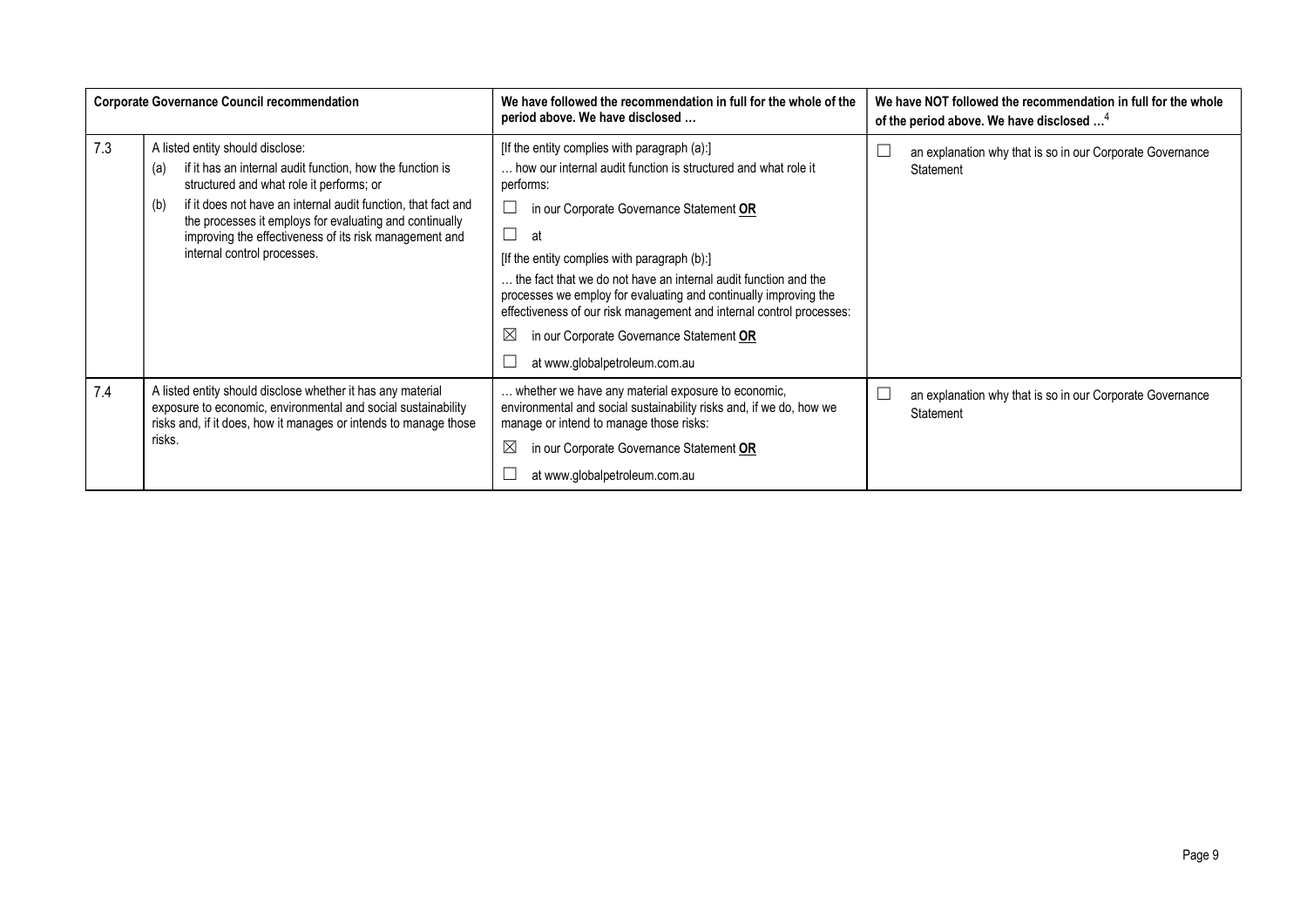| <b>Corporate Governance Council recommendation</b> |                                                                                                                                                                                                                                                                                                                                                                                                                                                                                                                                                                                                                                                                                                                                                                                                      | We have followed the recommendation in full for the whole of the<br>period above. We have disclosed                                                                                                                                                                                                                                                                                                                                                                                                                                                                                                                                                                                                                                                                                                         | We have NOT followed the recommendation in full for the whole<br>of the period above. We have disclosed <sup>4</sup>                                                                                                                                                                                        |  |
|----------------------------------------------------|------------------------------------------------------------------------------------------------------------------------------------------------------------------------------------------------------------------------------------------------------------------------------------------------------------------------------------------------------------------------------------------------------------------------------------------------------------------------------------------------------------------------------------------------------------------------------------------------------------------------------------------------------------------------------------------------------------------------------------------------------------------------------------------------------|-------------------------------------------------------------------------------------------------------------------------------------------------------------------------------------------------------------------------------------------------------------------------------------------------------------------------------------------------------------------------------------------------------------------------------------------------------------------------------------------------------------------------------------------------------------------------------------------------------------------------------------------------------------------------------------------------------------------------------------------------------------------------------------------------------------|-------------------------------------------------------------------------------------------------------------------------------------------------------------------------------------------------------------------------------------------------------------------------------------------------------------|--|
|                                                    | PRINCIPLE 8 - REMUNERATE FAIRLY AND RESPONSIBLY                                                                                                                                                                                                                                                                                                                                                                                                                                                                                                                                                                                                                                                                                                                                                      |                                                                                                                                                                                                                                                                                                                                                                                                                                                                                                                                                                                                                                                                                                                                                                                                             |                                                                                                                                                                                                                                                                                                             |  |
| 8.1                                                | The board of a listed entity should:<br>have a remuneration committee which:<br>(a)<br>(1) has at least three members, a majority of whom are<br>independent directors; and<br>(2) is chaired by an independent director,<br>and disclose:<br>(3) the charter of the committee;<br>(4) the members of the committee; and<br>(5) as at the end of each reporting period, the number of<br>times the committee met throughout the period and<br>the individual attendances of the members at those<br>meetings; or<br>if it does not have a remuneration committee, disclose that<br>(b)<br>fact and the processes it employs for setting the level and<br>composition of remuneration for directors and senior<br>executives and ensuring that such remuneration is<br>appropriate and not excessive. | [If the entity complies with paragraph (a):]<br>the fact that we have a remuneration committee that complies with<br>paragraphs $(1)$ and $(2)$ :<br>in our Corporate Governance Statement OR<br>$\Box$<br>at<br>and a copy of the charter of the committee:<br>$\Box$<br>at<br>and the information referred to in paragraphs (4) and (5):<br>in our Corporate Governance Statement OR<br>⊔<br>$\Box$<br>at<br>[If the entity complies with paragraph (b):]<br>the fact that we do not have a remuneration committee and the<br>processes we employ for setting the level and composition of<br>remuneration for directors and senior executives and ensuring that<br>such remuneration is appropriate and not excessive:<br>in our Corporate Governance Statement OR<br>⊠<br>at www.globalpetroleum.com.au | ⊠<br>an explanation why that is so in our Corporate Governance<br>Statement OR<br>$\Box$<br>we are an externally managed entity and this recommendation is<br>therefore not applicable                                                                                                                      |  |
| 8.2                                                | A listed entity should separately disclose its policies and<br>practices regarding the remuneration of non-executive directors<br>and the remuneration of executive directors and other senior<br>executives.                                                                                                                                                                                                                                                                                                                                                                                                                                                                                                                                                                                        | separately our remuneration policies and practices regarding the<br>remuneration of non-executive directors and the remuneration of<br>executive directors and other senior executives:<br>in our Corporate Governance Statement OR<br>$\Box$<br>$\boxtimes$<br>at www.globalpetroleum.com.au                                                                                                                                                                                                                                                                                                                                                                                                                                                                                                               | $\Box$<br>an explanation why that is so in our Corporate Governance<br>Statement OR<br>$\Box$<br>we are an externally managed entity and this recommendation<br>is therefore not applicable                                                                                                                 |  |
| 8.3                                                | A listed entity which has an equity-based remuneration scheme<br>should:<br>have a policy on whether participants are permitted to<br>(a)<br>enter into transactions (whether through the use of<br>derivatives or otherwise) which limit the economic risk of<br>participating in the scheme; and<br>disclose that policy or a summary of it.<br>(b)                                                                                                                                                                                                                                                                                                                                                                                                                                                | our policy on this issue or a summary of it:<br>⊔<br>in our Corporate Governance Statement OR<br>$\boxtimes$<br>at www.globalpetroleum.com.au                                                                                                                                                                                                                                                                                                                                                                                                                                                                                                                                                                                                                                                               | $\Box$<br>an explanation why that is so in our Corporate Governance<br>Statement OR<br>$\Box$<br>we do not have an equity-based remuneration scheme and this<br>recommendation is therefore not applicable OR<br>we are an externally managed entity and this recommendation<br>is therefore not applicable |  |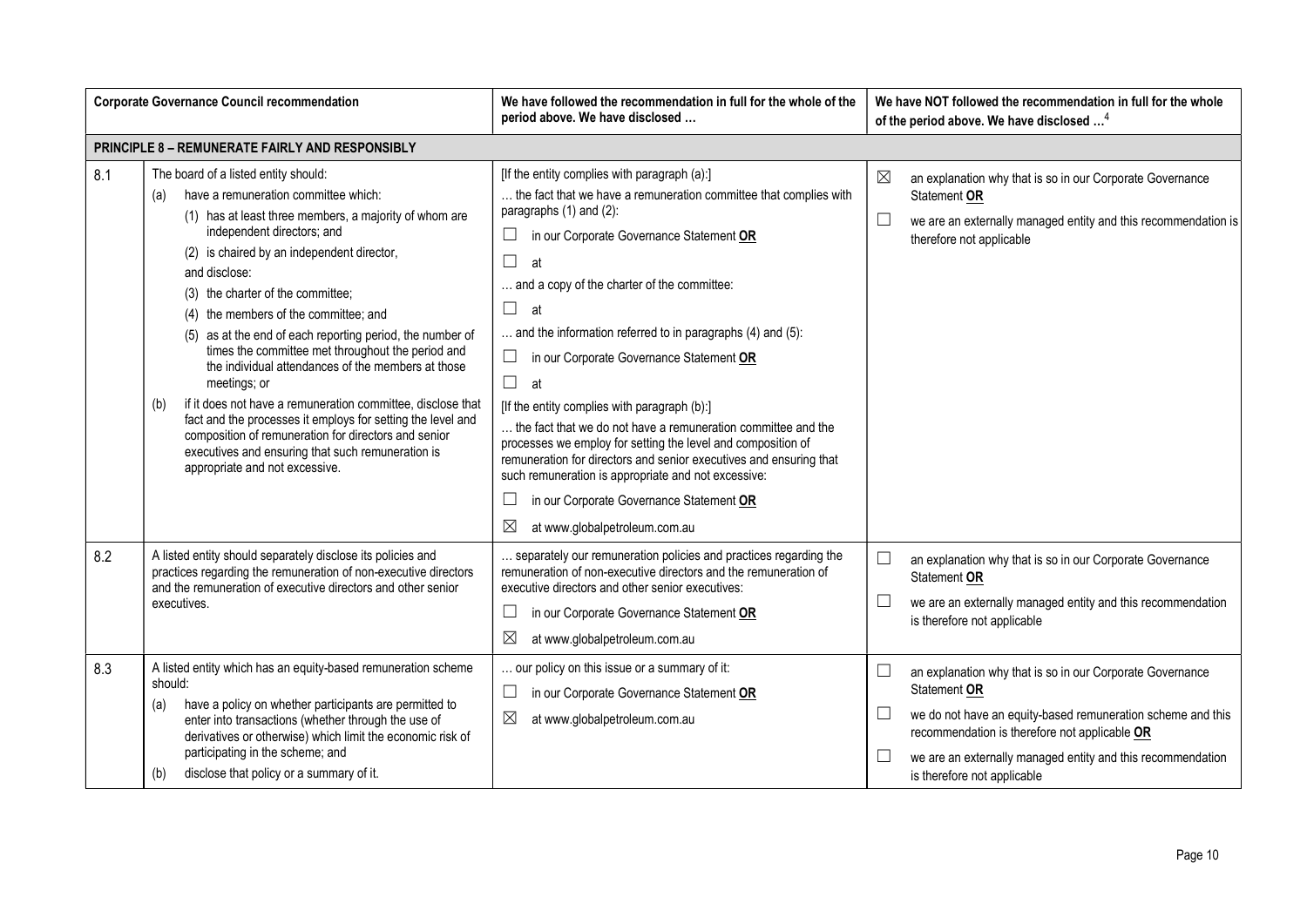| <b>Corporate Governance Council recommendation</b> |                                                                                                                                                                                                                                                                                                                                                                                                                        | We have followed the recommendation in full for the whole of the<br>period above. We have disclosed              | We have NOT followed the recommendation in full for the whole<br>of the period above. We have disclosed <sup>4</sup> |
|----------------------------------------------------|------------------------------------------------------------------------------------------------------------------------------------------------------------------------------------------------------------------------------------------------------------------------------------------------------------------------------------------------------------------------------------------------------------------------|------------------------------------------------------------------------------------------------------------------|----------------------------------------------------------------------------------------------------------------------|
|                                                    | ADDITIONAL DISCLOSURES APPLICABLE TO EXTERNALLY MANAGED LISTED ENTITIES                                                                                                                                                                                                                                                                                                                                                |                                                                                                                  |                                                                                                                      |
|                                                    | Alternative to Recommendation 1.1 for externally managed listed<br>entities:<br>The responsible entity of an externally managed listed entity<br>should disclose:<br>the arrangements between the responsible entity and the<br>(a)<br>listed entity for managing the affairs of the listed entity;<br>the role and responsibility of the board of the responsible<br>(b)<br>entity for overseeing those arrangements. | the information referred to in paragraphs (a) and (b):<br>in our Corporate Governance Statement OR<br>at         | an explanation why that is so in our Corporate Governance<br>Statement                                               |
|                                                    | Alternative to Recommendations 8.1, 8.2 and 8.3 for externally<br>managed listed entities:<br>An externally managed listed entity should clearly disclose the<br>terms governing the remuneration of the manager.                                                                                                                                                                                                      | the terms governing our remuneration as manager of the entity:<br>in our Corporate Governance Statement OR<br>at | an explanation why that is so in our Corporate Governance<br>Statement                                               |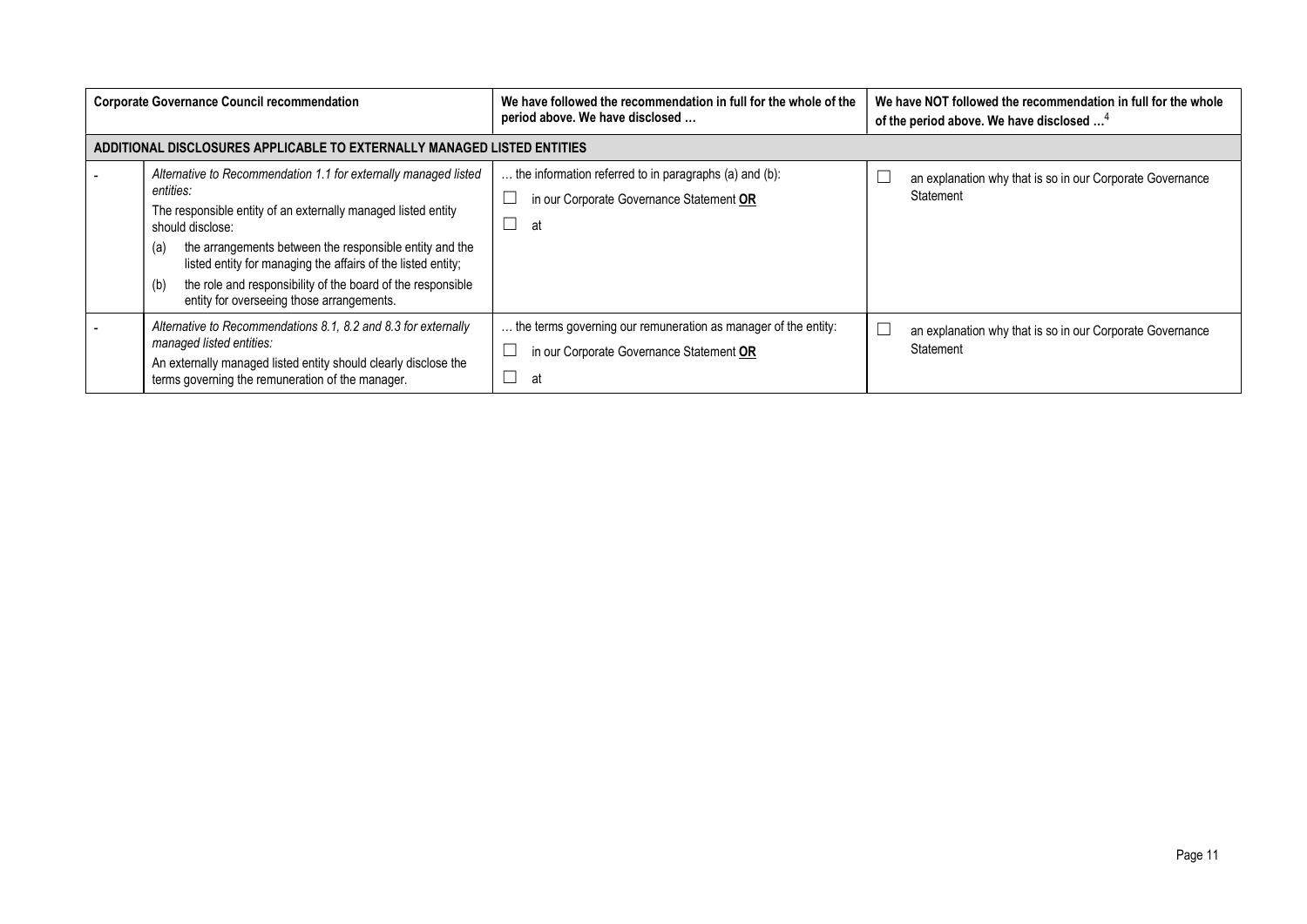# Corporate Governance Statement

As a company listed on the Australian Securities Exchange (ASX), Global Petroleum Limited ('Global Petroleum', Company') is required to have regard to the ASX Corporate Governance Council's Corporate Governance Principles and Recommendations (ASX Recommendations), available from the ASX web-site (www.asx.com.au). The ASX Recommendations cover a range of 'aspirational' principles to promote good corporate governance. Global Petroleum aims to comply to the maximum extent practicable, considering the Company's resources, stage of development and current priorities. The corporate governance statement is current as at the date of this report.

#### Our approach to corporate governance

#### (a) Framework and approach to corporate governance and responsibility

The Board of Global Petroleum is committed to maintaining the highest standards of corporate governance.

Corporate governance in essence is about adopting and maintaining a set of values that underpin the company's everyday activities - values that ensure fair dealing, transparency of actions, and protect the interests of all stakeholders. The Board considers corporate governance forms part of a broader framework of corporate responsibility and regulatory oversight.

In pursuing its commitment to best practice governance standards, the Board will continue to:

- review and improve its governance practices; and
- monitor global developments in best practice corporate governance.

The Board's approach has been to be guided by the principles and practices that are in our stakeholders' best interests while ensuring full compliance with legal requirements.

#### (b) Compliance with the ASX Corporate Governance Principles and Recommendations

ASX Listing Rules requires listed companies to include in their Annual Report a statement disclosing the extent to which they have followed and complied with the ASX Corporate Governance Principles and Recommendations within the reporting period.

Listed companies must identify the recommendations that have not been followed and further disclose the rationale for not adopting any of the best practice recommendations, a case of 'if not, why not?' A summary of the Company's compliance with the ASX Corporate Governance Principles and Recommendation can be found on pages 13 to 30 of this statement.

This Governance Statement describes the Company's governance practices and notes where they do not comply with the ASX Corporate Governance Principles and Recommendations.

#### Date of this statement

This statement reflects the Company's corporate governance policies and procedures as at 26 September 2018.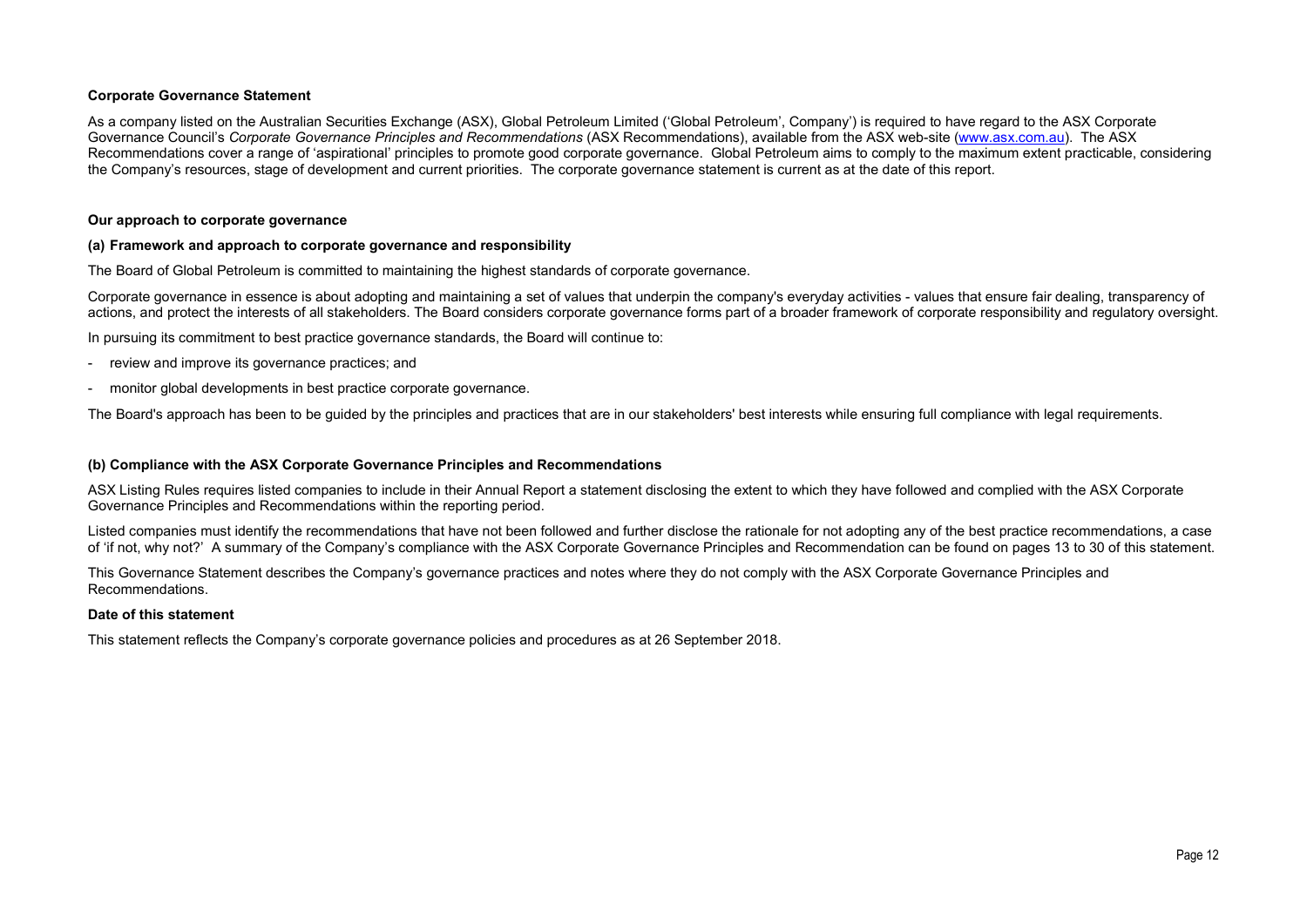# The Board of Directors

# (a) Membership and expertise of the Board

The Board has a broad range of relevant financial and industry skills, experience and expertise to meet its objectives. The current Board composition, with details of individual Director's backgrounds, is set out within the Directors Report on pages 6 to 7 of the Company's 2018 Annual Report.

# (b) Board role and responsibility

The Board is accountable to shareholders and stakeholders for Global Petroleum's performance. In summary, the Board's responsibilities include but are not limited to the following:

- Appointing and removing the Managing Director and any other executives and approving their remuneration;
- Appointing and removing the Company Secretary / Chief Financial Officer and approving their remuneration;
- Determining the strategic direction of the Company and measuring performance of management against approved strategies;
- Review of the adequacy of resources for management to properly carry out approved strategies and business plans;
- Adopting operating and capital expenditure budgets at the commencement of each financial year and monitoring the progress by both financial and non-financial key performance indicators;
- Monitoring the Company's medium term capital and cash flow requirements;
- Approving and monitoring financial and other reporting to regulatory bodies, shareholders and other organisations;
- Determining that satisfactory arrangements are in place for auditing the Company's financial affairs;
- Reviewing and ratifying systems of risk management and internal compliance and control, codes of conduct and compliance with legislative requirements; and
- Ensuring that policies and compliance systems consistent with the Company's objectives and best practice are in place and that the Company and its officers act legally, ethically and responsibly on all

The company has adopted a Board Charter which sets out the specific responsibilities of the Board, the requirements as to the Board's composition, the roles and responsibilities of the Chairman, Company Secretary and management, the establishment and operations of Board Committees, Directors' access to Company records and information, details of the Board's relationship with management, details of the Board's performance review and details of the Board's disclosure policy.

# (c) Board size and composition

The Board determines its size and composition, subject to the limits imposed by the Company's Constitution. The Constitution requires a minimum of three and a maximum of ten Directors. In addition, at least two of the Directors shall ordinarily reside within Australia. Currently, the Board consists of six directors, three independent non-executive, two dependent non-executive and one executive directors.

Election of Board members is substantially the province of the Shareholders in general meeting's however the Board may fill casual vacancies within the year and seek shareholder approval at the next available general meeting of the Company.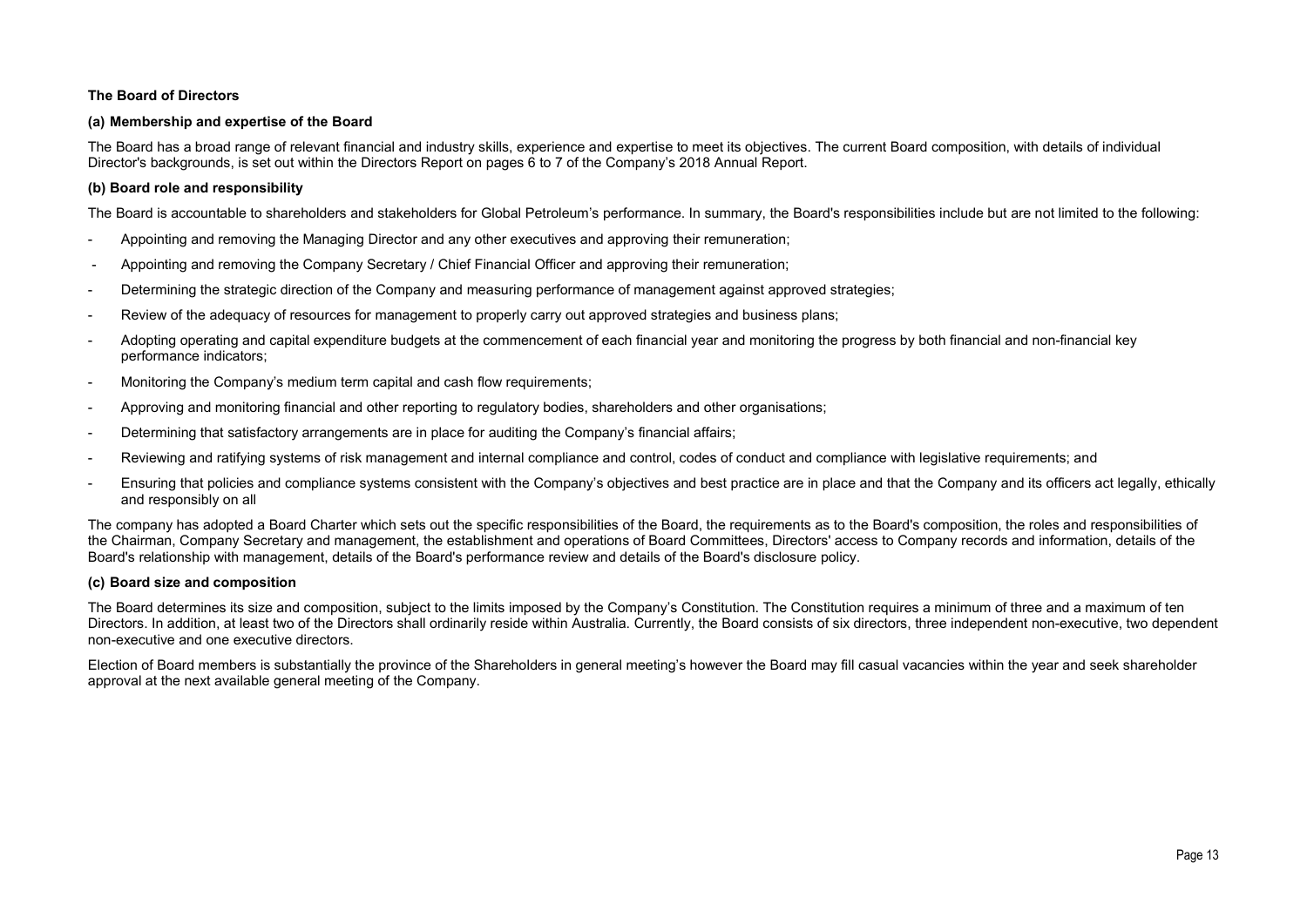# (d) The selection and role of the Chairman

The Chairman is selected by the Board from the non-executive Directors. The Chairman's role includes:

- providing effective leadership on formulating the Board's strategy;
- representing the views of the Board to the public;
- ensuring that, when all Board members take office, they are fully briefed on the terms of their appointment, their duties and responsibilities;

- ensuring that the Board meets at regular intervals throughout the year, and that minutes of meetings accurately record decisions taken and, where appropriate, the views of individual Directors;

- guiding the agenda and conduct of all Board meetings; and
- reviewing the performance of the Board of Directors.

The Board Charter provides that where practical the Chairman of the Board will be a non-executive director. The Chairman, Mr John van der Welle is a non-executive director and is considered by the Board to be independent.

#### (e) Directors' Independence

The Board assesses each of the Directors against specific criteria to decide whether they are in a position to exercise independent judgement. Directors are considered to be independent if they are independent of management and free from any business or other relationship that could materially interfere with, or could reasonably be perceived to materially interfere with, the exercise of their unfettered and independent judgement.

Materiality is assessed on a case-by-case basis by reference to each Directors' individual circumstances rather than general materiality thresholds. In assessing independence, the Board considers whether the Director has a business or any other relationship with the Company, either directly, or as a partner, shareholder or officer of a company with Global Petroleum or group member. Presently the independent Directors are Mr John van der Welle, Mr Andrew Draffin and Mr Garrick Higgins. Mr Peter Hill is executive of the Company and is therefore not considered to be independent. Mr Peter Blakey and Mr Peter Taylor are considered to be dependent directors as they are major shareholders of the Company.

# (f) Avoidance of conflicts of interest by a Director

In accordance with the Corporations Act 2001, any Director with a material personal interest in a matter being considered by the Board must excuse themselves when the matter is being considered and may not vote on such a matter in their capacity as a Director. Directors are provided with an opportunity to declare any existing or potential conflict of interest at the beginning of each board meeting with regards to any business under consideration at that meeting.

# (g) Meetings of the Board and their conduct

Meetings of the Board occur as appropriate. Board meetings are held at least six times a year or wherever possible and required. Details of Board meetings held and attended are tabled in the Directors' Report, which forms part of the Annual Report.

#### (h) Succession planning

The Board plans succession of its own members taking into account the skills, experience and expertise required and currently represented, and Global Petroleum's future direction. The Board is also responsible for CEO, CFO and Company Secretary succession planning together with other executive appointments as required.

#### (i) Review of Board performance

The Board of Global Petroleum are responsible for self-evaluation and individual Directors will be evaluated on an annual basis, with the aid of an independent advisor, if deemed required.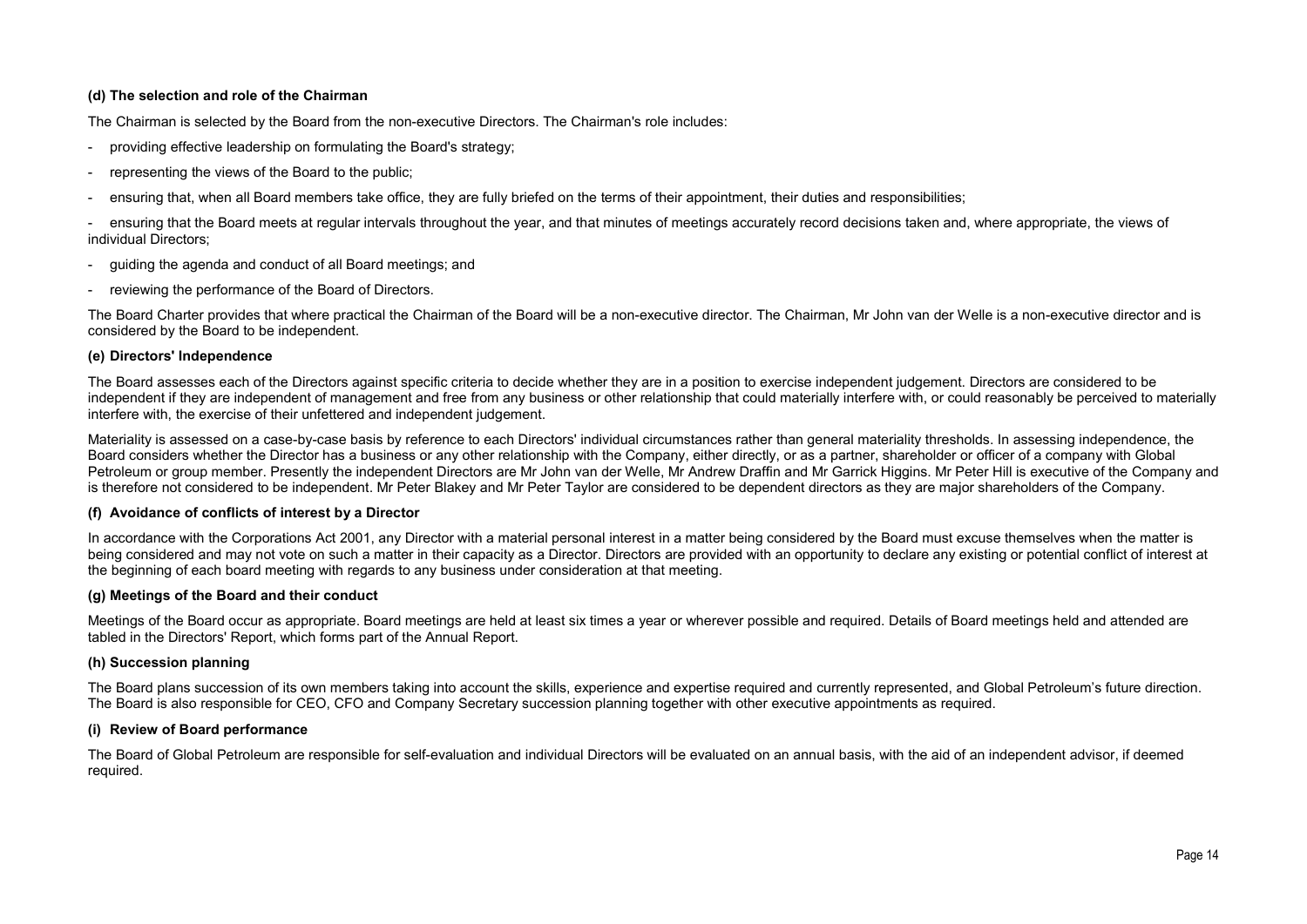# (j) Nomination and appointment of new Directors

Global Petroleum has detailed guidelines surrounding the appointment and selection of Board members. The Company's Board Charter requires the Board to undertake an appropriate evaluation before appointing a person, or putting forward to shareholders a candidate for election, as a Director.

All material information relevant to a decision on whether or not to elect or re-elect a Director will be provided to shareholders within a Notice of Meeting pursuant to which the resolution to elect or re-elect such Director will be voted on.

#### (k) Retirement and re-election of Directors

The Company's Constitution states that one-third of the total member Directors of the board must retire each year with the exception of the CEO or Managing Director. The maximum period that each Director can serve in any single term is three years. Any Director who has been appointed during the year must retire at the next annual general meeting of the Company and may offer themselves for election at that meeting. Eligible Directors who retire each year in accordance with the rotation policy may offer themselves for re-election by shareholders at the next annual general meeting.

# (l) Compulsory retirement of Directors

The Board has no limit on the number of terms of office which any Director may serve in accordance with the Company's constitution.

#### (m) Board access to information and advice

All Directors have unrestricted access to company records and relevant information concerning the Company's operations. The Board is provided with regular detailed financial and operational reports and the Company Secretary provides Directors with ongoing guidance on issues such as corporate governance, the Company's Constitution and other regulatory considerations with assistance from external advisors where appropriate.

The Board collectively, and each Director individually has the right to seek independent professional advice at the Company's expense to the extent that it will enable them to carry out their responsibilities. The Chairman's consent must be sought prior to seeking such legal advice however it is noted that such consent will not be unreasonably withheld.

# (n) Diversity Policy

The Board has not formally adopted a diversity policy however the Board has provided a framework for the Company to achieve, amongst other things, a diverse and skilled workforce, a workplace culture characterised by inclusive practices and behaviours for the benefit of all staff, improved employment and career development opportunities for women and a work environment that values and utilises the contributions of employees with diverse backgrounds, experiences and perspectives through its broader Code of Conduct.

|                                  | 30 June 2018  |    |
|----------------------------------|---------------|----|
|                                  | <b>Number</b> | %  |
| <b>IWomen on the Board</b>       | -             |    |
| Women in senior management roles |               |    |
| Women employees in the Company   |               | 50 |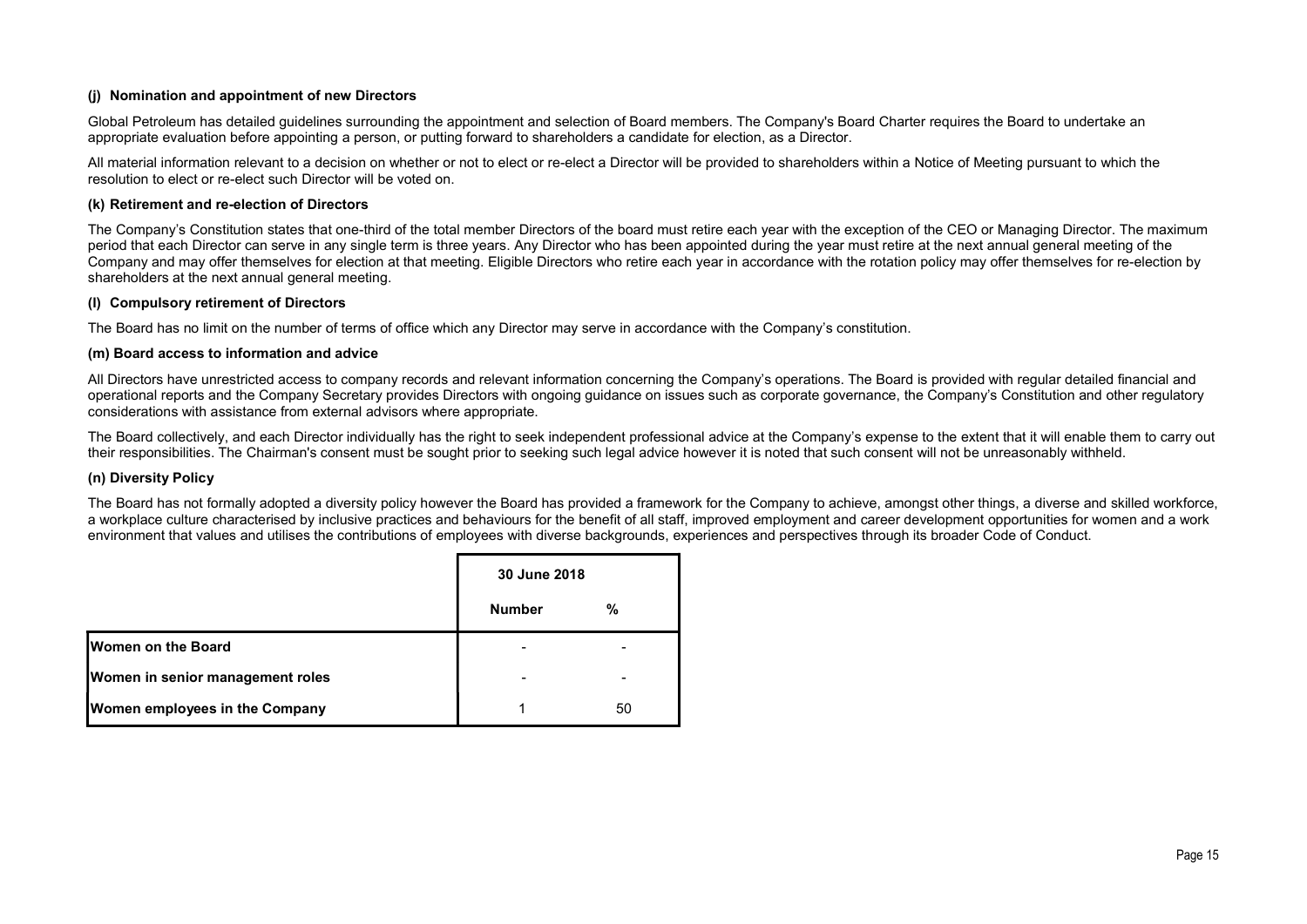# (o) Securities trading policy

Directors and employees are subject to the Corporations Act with regards to restrictions on trading the Company's securities if they are in possession of inside information. Inside information is regarded as any information that is non-public and, if it were public that a reasonable person would expect to have a material effect on the price of the Company's securities.

The Company's Securities Trading Policy imposes trading restrictions on when Key Management Personnel (KMP) and other employees of the Company may deal in the Company's securities, in order to reduce the risk of insider trading.

The Securities Trading Policy prohibits KMP and other employees from dealing in the Company's securities if he or she has information that he or she knows, or ought to reasonably know, is inside information.

The Securities Trading Policy also provides prescribed closed periods during which KMP are prohibited from dealing in the Company's securities (subject to certain limited exceptions). The 'closed periods' are based around the release of material information including annual and half yearly results, quarterly cash flow reports, and results from feasibility studies, exploration and corporate activities.

In addition, if an employee (including a KMP) has information that he or she knows, or ought reasonably to know, is inside information, the employee must not directly or indirectly communicate that information to another person if he or she knows, or ought reasonably to know, that the other person would or would be likely to deal in the Company's securities or procure another person to deal in the Company's securities. This prohibition applies regardless of how the employee learns the information (e.g. even if the employee overhears it or is told in a social setting).

KMP must obtain written clearance from an approving officer at least two business days prior when a KMP intends to deal in Company securities. KMP must then notify the Company Secretary of any dealings in the Company's securities within two business days of such deal occurring.

#### Board committees

The Board will look to implement the following committees or a combination thereof once the size of the business and the level of the Company's operations deems it necessary:

- Audit Committee
- Board Risk Oversight Committee
- Board Nominations Committee
- Board Remuneration Committee

Due to the size and nature of the existing Board and the magnitude of the Company's operations, the Company has not formally implemented the committees listed above. The full Board carries out the duties that would ordinarily be assigned to the above Committees under the written terms of reference or charters where applicable for those committees. These charters or policy documents would be posted to the Company's website within the Corporate Governance section on the relevant committees formation.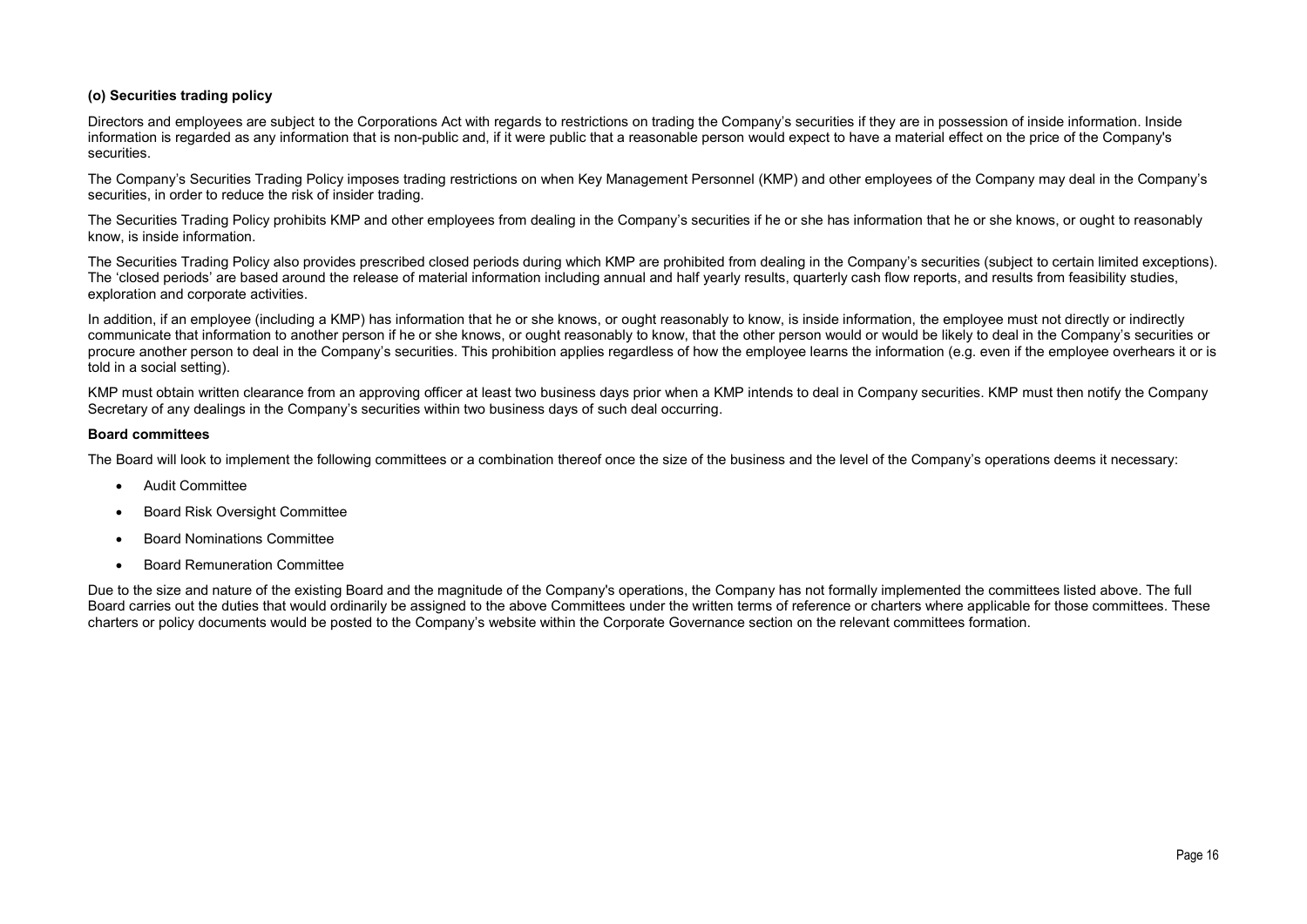# Audit governance and independence

#### (a) Approach to audit governance

The Board is committed to these basic principles. Global Petroleum must:

- Produce true and fair financial reports;
- Prepare a framework of risk management and internal controls;
- Ensure transparent and timely reporting; and
- Ensure its accounting methods are comprehensive, relevant and comply with applicable accounting standards and policies.

#### (b) Engagement and rotation of external auditor

The Company's independent external auditor is KPMG Australia and there is currently no set minimum or maximum term of engagement for the external auditor of the Company. However the audit partner responsible for the audit report must rotate at least once in any five year period in accordance with appropriate regulations.

#### (c) Discussions with external auditor on independence

The Board requires the external auditor to confirm that they have maintained their independence and this declaration is disclosed within the full-year and half-year financial report released by the Company and can be found on page 17 of the Company's 2018 Annual Report.

#### (d) Relationship with auditor

- the audit partner and any audit firm employee on the Global Petroleum audit are prohibited from being an officer of the Company;
- an immediate family member of an audit partner or any audit firm employee on the Global Petroleum audit is prohibited from being a Director or an officer in a significant position of the Company;
- a former audit firm partner or employee on the Global Petroleum audit is prohibited from becoming a Director or officer in a significant position of the Company for at least five years.
- members of the audit team and firm are prohibited from having a business relationship with Global Petroleum or any officer of the Company unless the relationship is clearly insignificant to both parties;
- the audit firm, its partners, its employees who work on the Global Petroleum audit and their immediate family members are prohibited from having a direct or material indirect investment in the Company;
- officers of the Company are prohibited from receiving any remuneration from the audit firm;
- the audit firm is prohibited from having a financial interest in any Company with a controlling interest in Global Petroleum; and
- the audit firm engagement team in any given year cannot include a person who had been an officer of Global Petroleum during that year or in the proceeding 2 years.

# (e) Restrictions on non-audit services by the external auditor

The external auditor is not restricted in the provision of non-audit services to the Company except as required by the Corporations Act or ASX Listing Rules. Any fees paid for nonaudit services are disclosed with the auditor's remuneration sections of the Annual Report.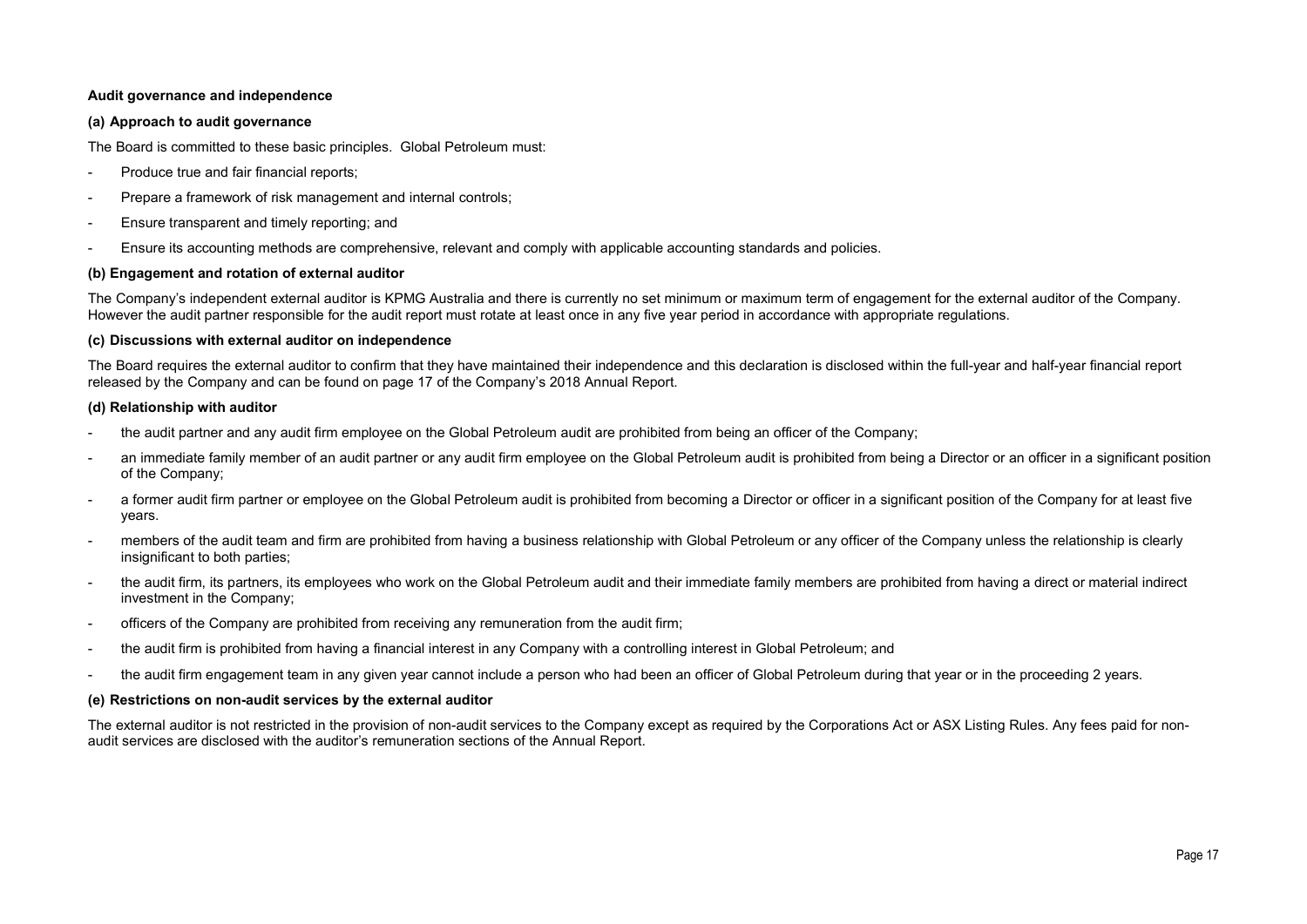# (f) Attendance at Annual General Meeting

The Company's external auditor is required to attend the annual general meeting of the Company and is available to answer shareholders questions in relation to the conduct of the audit of the financial report.

# Controlling and managing risk

# (a) Approach to risk management

The Board of the Company recognize that managing risk is central to the business and building shareholder value. Global Petroleum's approach is to identify, assess and control the risks which affect its business. The intention is to enable risks to be balanced against appropriate rewards. The risk management approach links the Company's vision, values, objectives, strategies, procedures and training.

# (b) Risk management roles and responsibilities

The Board is responsible for approving and reviewing the Company's risk management strategy and policy. The Audit and Risk Management Committee would be responsible for implementing the Board-approved risk management strategy and developing policies, controls, processes and procedures to identify and manage risks in all of Global Petroleum's activities however this role is currently undertaken by the full Board.

# (c) CFO assurance

The Board receives monthly reports regarding the financial condition and operational results of the Company and together with the CEO periodically provides formal statements to the Board that in all material respects:

- the company's periodic financial statements present a true and fair view of the Company's financial condition and operational results for those reporting periods; and
- that risk management and internal compliance and control systems are sound, appropriate and operating efficiently and effectively.

# Remuneration framework

# (a) Overview

The remuneration package of an executive Director will be set by the Board, without the affected executive Director participating in that decision-making process.

In respect of executive remuneration (which for the avoidance of doubt includes both directors and executive management), remuneration packages are designed to include an appropriate balance of fixed and variable performance based remuneration and may contain any or all of the following:

# Fixed remuneration

- be reasonable and fair;
- take into account the Company's legal and industrial obligations together with labour market conditions;
- be relative to the scale of the Company's business;
- reflect core performance requirements and expectations; and
- take into account incumbent skills and experience;

# Variable performance-based remuneration

- take into account individual and corporate performance; and
- be linked to clearly-specified performance targets, which should be: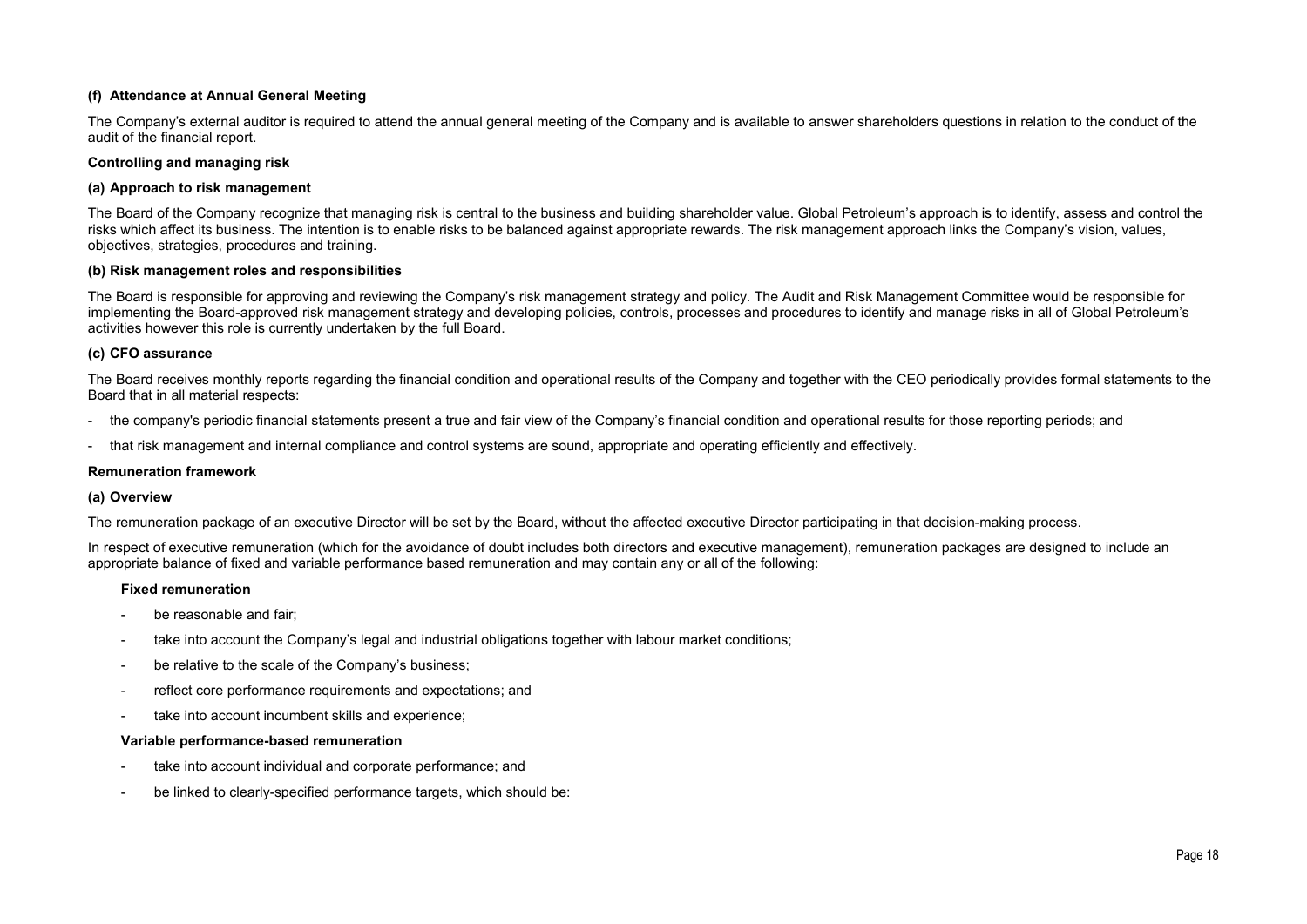- aligned to the Company's short and long-term performance objectives; and
- appropriate to its circumstances, goals and risk appetite;

#### Equity-based remuneration

Can include options or performance shares and is especially effective when linked to hurdles that are aligned to the Company's longer-term performance objectives also taking into account executive performance. However, programs are designed so that they do not lead to 'short-termism' on the part of senior executives or the taking of undue risks.

#### Termination payments

Termination payments are agreed in advance, and any agreement will clearly address what will happen in the case of early termination. There will be no payment for removal for serious misconduct. The employment contract for the executive has a rolling annual term and provides for termination by either party on twelve months' notice. Upon notice, the executive director will be entitled to his remuneration and related benefits up to the end of the notice period. The contract of employment does not provide any additional termination payout.

The Board's policy is for fees to Non-Executive Directors to be no greater than market rates for comparable companies for time, commitment and responsibilities. Given the current size, nature and risks of the Company, incentive options have been used to attract and retain certain Non-Executive Directors. The Board determines payments to the Non-Executive Directors and reviews their remuneration annually, based on market practice, duties and accountability. Independent external advice is sought when required.

#### Corporate responsibility and sustainability

#### (a) Approach to corporate responsibility and sustainability

Global Petroleum Limited's approach to corporate responsibility and sustainability is to manage its business in a way that produces positive outcomes for all stakeholders and maximizes economic, social and environmental value simultaneously. In doing so, Global Petroleum accepts that the responsibilities flowing from this go beyond both strict legal obligations and the financial bottom line. Transparency, the desire for fair dealing, and positive links into the community underpin the Company's everyday activities and corporate responsibility practices.

#### (b) Code of conduct

The Company has in operation a formally adopted Code of Conduct that applies to all Directors, Executives and employees without exception. The intention of the Code is to govern workplace and human resource practices, risk management and legal compliance whilst ensuring alignment to the Shareholders' interests.

The Directors of Global Petroleum believe the core values of teamwork, integrity and performance ensure ethical outcomes and the alignment of the shareholders and the Boards' interests.

The ASX recommendations require that the Code of Conduct is reviewed periodically, specifically to reflect the ASX Corporate Governance Principles and Recommendations.

#### (c) Continuous Disclosure

The Company Secretary together with the Board has responsibility for ensuring compliance with the continuous disclosure requirements in accordance with ASX Listing Rules, plus overseeing and coordinating information disclosure to the ASX, analysts, brokers, shareholders, the media and the public.

Global Petroleum is committed to giving all shareholders comprehensive and equal access to information about its activities, and to meet continuous disclosure obligations to the broader market. The Company's policy is designed to ensure compliance with ASX Listing Rules continuous disclosure requirements and it ensures that any information that a reasonable person would expect to have a material effect on the price of the Company's securities is disclosed.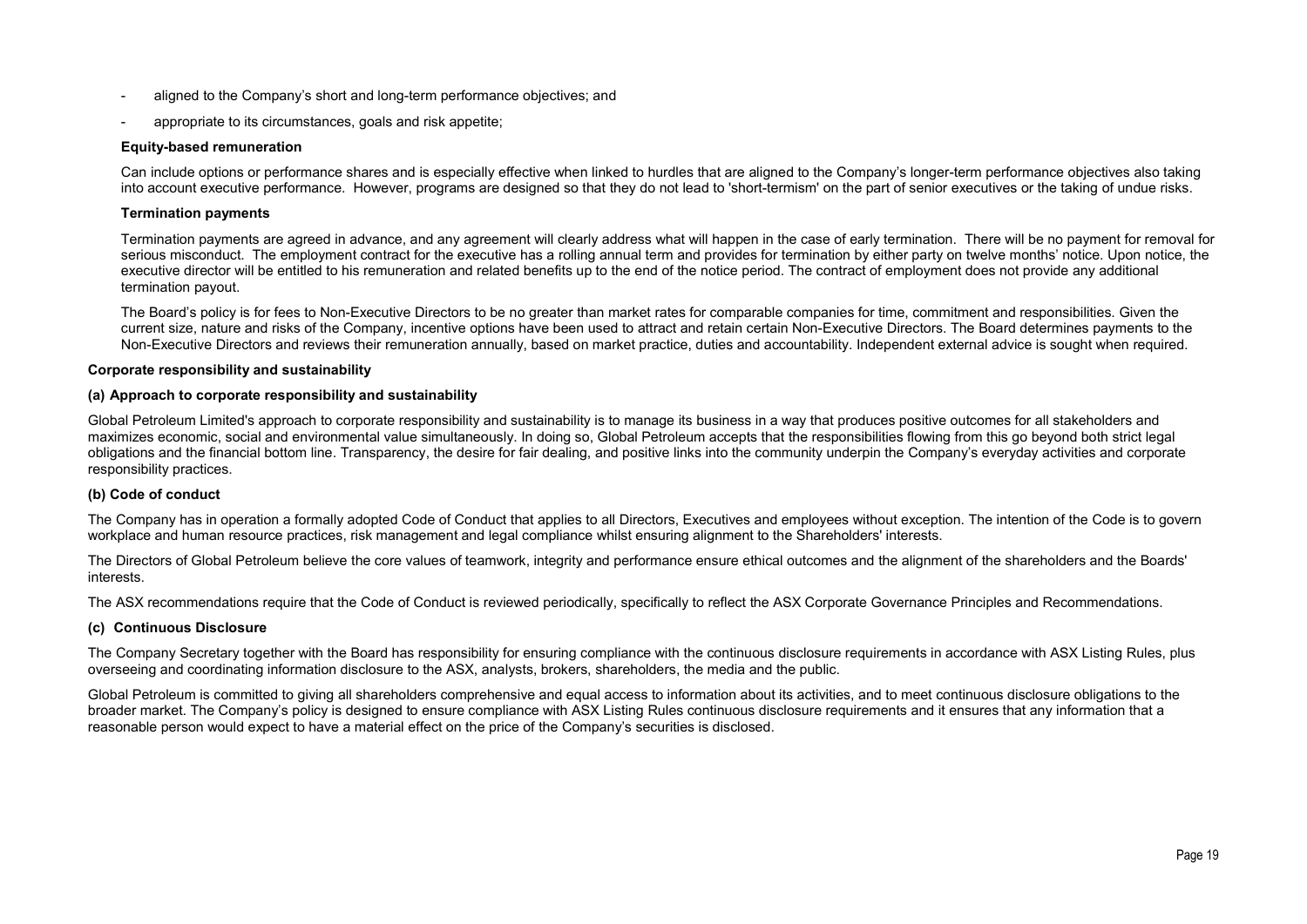# Compliance with ASX Corporate Governance Council Good Practice Recommendations

The table below outlines each of the ASX Best Practice Recommendations and the Company's compliance with those recommendations. Where the Company has met the relevant recommendation during the reporting period, this is indicated by a "YES" in the relevant column. Where the Company has not met or complied with a recommendation, this is indicated by a "No" and an accompanying note explaining the reasons why the Company has not met the recommendation.

| <b>Principles and Recommendations</b>                                                                                                                                                                                                                                                                                                                                                                        | Comply<br>(Yes/No) | <b>Explanation</b>                                                                                                                                                                                                                                                                                                                                                                                                                                                                                                                                                              |
|--------------------------------------------------------------------------------------------------------------------------------------------------------------------------------------------------------------------------------------------------------------------------------------------------------------------------------------------------------------------------------------------------------------|--------------------|---------------------------------------------------------------------------------------------------------------------------------------------------------------------------------------------------------------------------------------------------------------------------------------------------------------------------------------------------------------------------------------------------------------------------------------------------------------------------------------------------------------------------------------------------------------------------------|
| Principle 1: Lay solid foundations for management and oversight                                                                                                                                                                                                                                                                                                                                              |                    |                                                                                                                                                                                                                                                                                                                                                                                                                                                                                                                                                                                 |
| <b>Recommendation 1.1</b><br>A listed entity should disclose:<br>the respective roles and responsibilities of its<br>(a)<br>board and management; and<br>those matters expressly reserved to the board<br>(b)                                                                                                                                                                                                | <b>YFS</b>         | The Company has adopted a Board Charter.<br>The Board Charter sets out the specific responsibilities of the Board, the requirements as to<br>the Boards composition, the roles and responsibilities of the Chairman, Company Secretary<br>and management of Board Committees, Directors' access to Company records and<br>information, details of the Board's relationship with management, details of the Board's<br>performance review and details of the Board's disclosure policy.                                                                                          |
| <b>Recommendation 1.2</b><br>A listed entity should disclose:<br>undertake appropriate checks before appointing a<br>(a)<br>person, or putting forward a person, or putting<br>forward to security holders a candidate for election,<br>as a director; and<br>provide security holders with all material information<br>(b)<br>relevant to a decision on whether or not to elect or re-<br>elect a director. | <b>YES</b>         | (a) The Company has probity processes in place (in accordance with the Board Charter)<br>to confirm the appropriateness of candidates for appointment and election as Directors.<br>The results of these processes are made available to shareholders when recommending a<br>candidate for election as a Director.<br>(b) All material information relevant to a decision on whether or not to elect or re-elect a<br>Director will be provided to shareholders in a Notice of Meeting pursuant to which the<br>resolution to elect or re-elect such Director will be voted on. |
| <b>Recommendation 1.3</b><br>A listed entity should have a written agreement with each<br>director and senior executive setting out the terms of their<br>appointment.                                                                                                                                                                                                                                       | <b>YES</b>         | The Company has written agreements (in accordance with the Board Charter) with each<br>Director and the Managing Director setting out the terms of their appointment.                                                                                                                                                                                                                                                                                                                                                                                                           |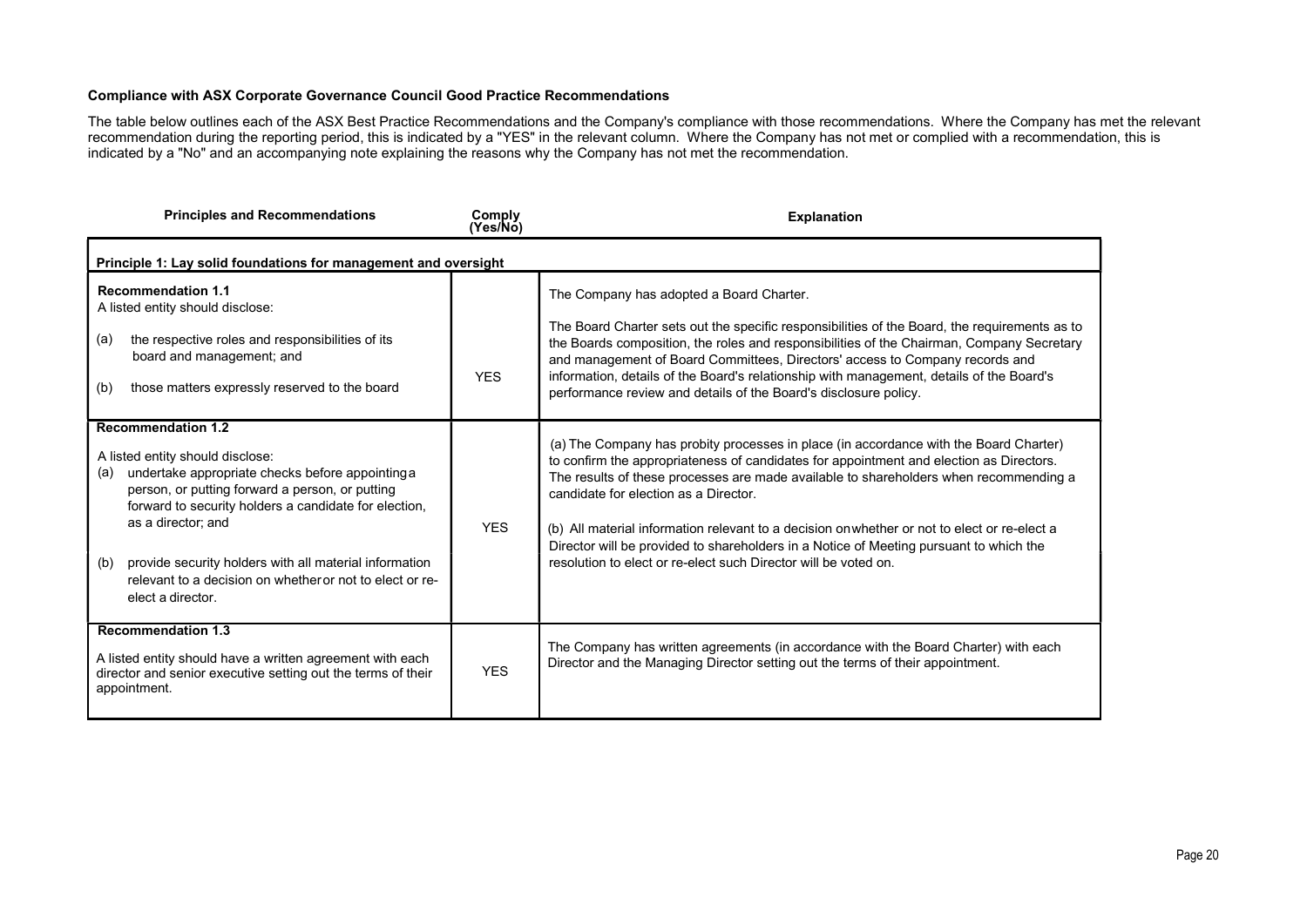| <b>Principles and Recommendations</b>                                                                                                                                                                                                                                                                | Comply<br>(Yes/No) | <b>Explanation</b>                                                                                                                                                                                                                                                                                                                                                                                                                                                                                                                                                 |
|------------------------------------------------------------------------------------------------------------------------------------------------------------------------------------------------------------------------------------------------------------------------------------------------------|--------------------|--------------------------------------------------------------------------------------------------------------------------------------------------------------------------------------------------------------------------------------------------------------------------------------------------------------------------------------------------------------------------------------------------------------------------------------------------------------------------------------------------------------------------------------------------------------------|
| <b>Recommendation 1.4</b>                                                                                                                                                                                                                                                                            |                    |                                                                                                                                                                                                                                                                                                                                                                                                                                                                                                                                                                    |
| The Company secretary of a listed entity should be<br>accountable, directly to the board, through the chair, on all<br>matters to do with the proper functioning of the board.                                                                                                                       | <b>YES</b>         | The Board Charter outlines the role, responsibility and accountability of the Company<br>Secretary. The Company Secretary is accountable directly to the Board, through the Chair,<br>on all matters relating to the proper functioning of the Board.                                                                                                                                                                                                                                                                                                              |
| <b>Recommendation 1.5</b>                                                                                                                                                                                                                                                                            |                    |                                                                                                                                                                                                                                                                                                                                                                                                                                                                                                                                                                    |
| A listed entity should:                                                                                                                                                                                                                                                                              |                    | The Company has not formally adopted a Diversity Policy.                                                                                                                                                                                                                                                                                                                                                                                                                                                                                                           |
| Have a diversity policy which includes<br>(a)<br>requirements for the board or a relevant<br>committee of the board:<br>to set measurable objectives for achieving<br>(i)<br>gender diversity; and<br>to assess annually both the objectives and<br>(ii)<br>the entity's progress in achieving them; | <b>NO</b>          | Currently the Company has only one employee and the Managing Director/Chief Executive<br>Officer. Since the Company does not have a significant staff size, the Board as a whole is<br>responsible for ensuring that diversity principles are considered in matters of staff selection<br>and in ensuring that all legislation promoting gender and ethnic diversity and equal<br>opportunity are observed. As the Company grows and staff numbers increase the Board will<br>set measurable objectives for the promotion of diversity within its Board and staff. |
| disclose that policy or a summary of it; and<br>(b)                                                                                                                                                                                                                                                  |                    |                                                                                                                                                                                                                                                                                                                                                                                                                                                                                                                                                                    |
| disclose as at the end of each reporting period:<br>(c)<br>the measurable objectives for achieving gender<br>(i)<br>diversity set by the board or a relevant<br>committee of the board in accordance with the<br>entity's diversity policy.                                                          |                    |                                                                                                                                                                                                                                                                                                                                                                                                                                                                                                                                                                    |
| either:<br>(ii)                                                                                                                                                                                                                                                                                      |                    |                                                                                                                                                                                                                                                                                                                                                                                                                                                                                                                                                                    |
| the respective portions of men and women on<br>(A)<br>the board, in senior executive positions and<br>across the whole organisation (including how<br>the entity has defined "senior executive" for<br>these purposes); or                                                                           |                    |                                                                                                                                                                                                                                                                                                                                                                                                                                                                                                                                                                    |
| (B) if the entity is a "relevant employer" under<br>the Workplace Gender Equality Act, the entity's<br>most recent "Gender Equality Indicators", as<br>defined in the Workplace Gender Equality Act<br>2012.                                                                                         |                    |                                                                                                                                                                                                                                                                                                                                                                                                                                                                                                                                                                    |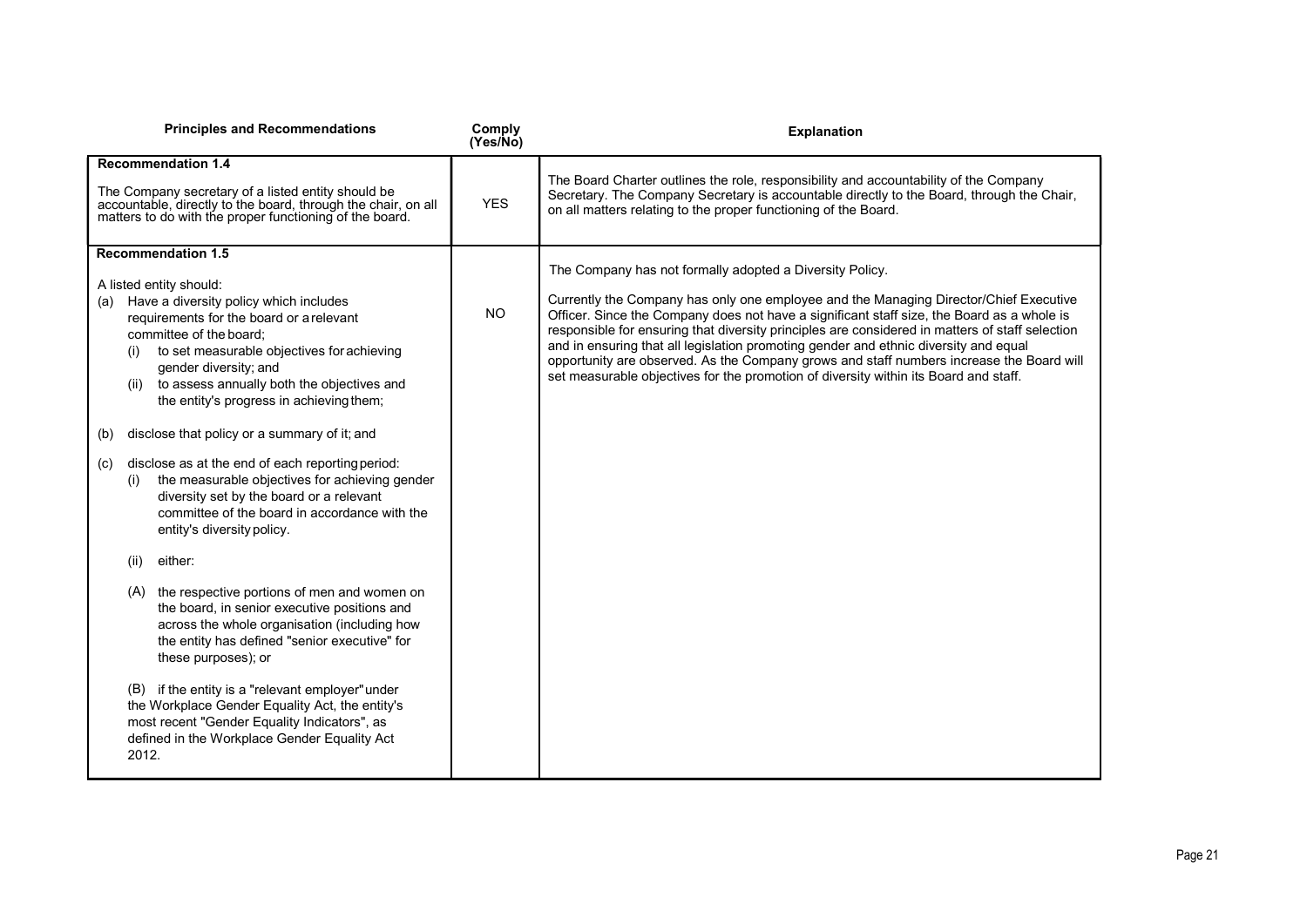|     | <b>Principles and Recommendations</b>                                                                                                                                                            | Comply<br>(Yes/No) | <b>Explanation</b>                                                                                                                                                                                                                                                                                         |
|-----|--------------------------------------------------------------------------------------------------------------------------------------------------------------------------------------------------|--------------------|------------------------------------------------------------------------------------------------------------------------------------------------------------------------------------------------------------------------------------------------------------------------------------------------------------|
| (a) | <b>Recommendation 1.6</b><br>A listed entity should:<br>have and disclose a process for periodically<br>evaluating the performance of the board, its<br>committees and individual directors; and |                    | The Company has a process for periodically evaluating (in accordance with the Board<br>Charter) its Board and Director performance and annually discloses the results of that<br>evaluation each reporting period.<br>The board has undertaken a evaluation on its performance subsequent to 30 June 2018. |
| (b) | disclose in relation to each reporting period,<br>whether a performance evaluation was<br>undertaken in the reporting period inaccordance<br>with that process.                                  | <b>YES</b>         |                                                                                                                                                                                                                                                                                                            |
|     | <b>Recommendation 1.7</b>                                                                                                                                                                        |                    | The Company has a process for periodically evaluating (in accordance with the Board                                                                                                                                                                                                                        |
|     | A listed entity should:                                                                                                                                                                          |                    | Charter) its MD/CEO performance and discloses the results of that evaluation each                                                                                                                                                                                                                          |
| (a) | have and disclose a process for periodically<br>evaluating the performance of its senior<br>executives; and                                                                                      | <b>YES</b>         | reporting period.                                                                                                                                                                                                                                                                                          |
| (b) | disclose in relation to each reporting period,<br>whether a performance evaluation was undertaken in<br>the reporting period in accordance with that process.                                    |                    |                                                                                                                                                                                                                                                                                                            |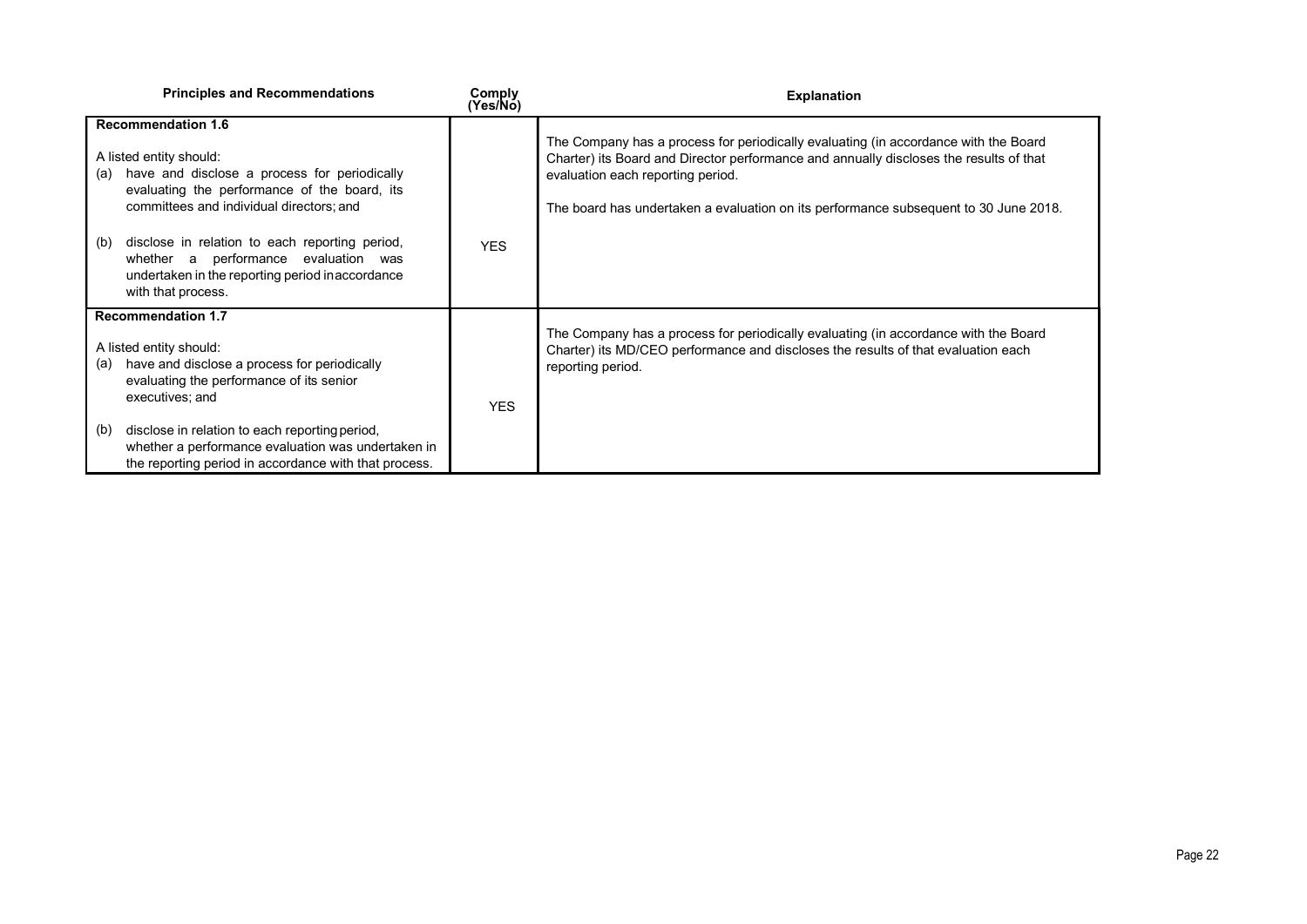| <b>Principles and Recommendations</b>                                                                                                                                                                                                                                                                                                                                                                                                                                                                                                                                                                                                                                                                                                                                                                                                                                                                    | Comply<br>(Yes/No) | <b>Explanation</b>                                                                                                                                                                                                                                                                                                                                                                                                                                                                                                                                                                                                                                                                                                                                                                                                                                                                                                                                                                                                                                                                                                                                                                                                                                                                                                                                                                                                                                                                                                                                                                                                                                                                                                                                                                                                                                                                                                                                                                                                               |
|----------------------------------------------------------------------------------------------------------------------------------------------------------------------------------------------------------------------------------------------------------------------------------------------------------------------------------------------------------------------------------------------------------------------------------------------------------------------------------------------------------------------------------------------------------------------------------------------------------------------------------------------------------------------------------------------------------------------------------------------------------------------------------------------------------------------------------------------------------------------------------------------------------|--------------------|----------------------------------------------------------------------------------------------------------------------------------------------------------------------------------------------------------------------------------------------------------------------------------------------------------------------------------------------------------------------------------------------------------------------------------------------------------------------------------------------------------------------------------------------------------------------------------------------------------------------------------------------------------------------------------------------------------------------------------------------------------------------------------------------------------------------------------------------------------------------------------------------------------------------------------------------------------------------------------------------------------------------------------------------------------------------------------------------------------------------------------------------------------------------------------------------------------------------------------------------------------------------------------------------------------------------------------------------------------------------------------------------------------------------------------------------------------------------------------------------------------------------------------------------------------------------------------------------------------------------------------------------------------------------------------------------------------------------------------------------------------------------------------------------------------------------------------------------------------------------------------------------------------------------------------------------------------------------------------------------------------------------------------|
| <b>Recommendation 2.1</b><br>The board of a listed entity should:<br>(a) have a nomination committee which:<br>has at least three members, a majority of<br>(i)<br>whom are independent directors; and<br>is chaired by an independent director and<br>(ii)<br>disclose:<br>the charter of the committee;<br>(iii)<br>the members of the committee; and<br>(iv)<br>as at the end of each reporting period, the<br>(v)<br>number of times the committee met<br>throughout the period and the individual<br>attendances of the members at those<br>meetings; or<br>if it does not have a nomination committee.<br>$\mathsf{I}(\mathsf{b})$<br>disclose that fact and the processes it employs to<br>address board succession issues and to ensure<br>that the board has the appropriate balance of<br>skills, experience, independence and knowledge<br>of the entity to enable it to discharge its duties | <b>NO</b>          | $A$ nomination committee has not been formed under recommendation 2.1. The Board as a whole<br>considers the composition of the Board and appointment of new Directors, including the mix of<br>skills, knowledge and experience required for the proper function of the Board. The Board identifies<br>suitable candidates to fill vacancies as they arise.<br>If the Company's activities increase in size, nature and scope, the size of the Board will be<br>reviewed periodically to determine if a Nomination Committee is required for the Board to properly<br>perform its responsibilities and functions.<br>The membership of the Board, its activities and composition is subject to periodic review. The<br>criteria for determining the identification and appointment of a suitable candidate for the Board<br>includes quality of the individual, background of experience and achievement, compatibility with<br>other Board members, credibility within the Company's scope of activities, intellectual ability to<br>contribute to the Board duties and physical ability to undertake the Board duties and<br>responsibilities.<br>Directors are initially appointed by the full Board subject to election by shareholders at the next<br>general meeting. Under the Company's Constitution the tenure of Directors (other than Managing<br>Director, and only one Managing Director where the position is jointly held) is subject to<br>reappointment by shareholders not later than the third anniversary following his or her last<br>appointment. Subject to the requirements of the Corporations Act 2001 (Cth), the Board does not<br>subscribe to the principle of a compulsory retirement age and there is no maximum period of<br>service as a Director. A Managing Director may be appointed for any period and on any terms the<br>Directors think fit and, subject to the terms of any agreement entered into, the Board may revoke<br>this appointment according to the terms of this agreement. |
| <b>Recommendation 2.2</b><br>A listed entity should have and disclose a board skill<br>matrix setting out the mix of skills and diversity that the<br>board currently has or is looking to achieve in its<br>membership.                                                                                                                                                                                                                                                                                                                                                                                                                                                                                                                                                                                                                                                                                 | <b>YES</b>         | The Board is required to prepare a Board skill matrix setting out the mix of skills and diversity that<br>the Board currently has (or is looking to achieve). The composition of the Board is to be reviewed<br>regularly against the Company's Board skill matrix to ensure the appropriate mix of skills and<br>expertise is present to facilitate successful strategic direction. The Company has disclosed the<br>Board skill matrix within its Annual Report.                                                                                                                                                                                                                                                                                                                                                                                                                                                                                                                                                                                                                                                                                                                                                                                                                                                                                                                                                                                                                                                                                                                                                                                                                                                                                                                                                                                                                                                                                                                                                               |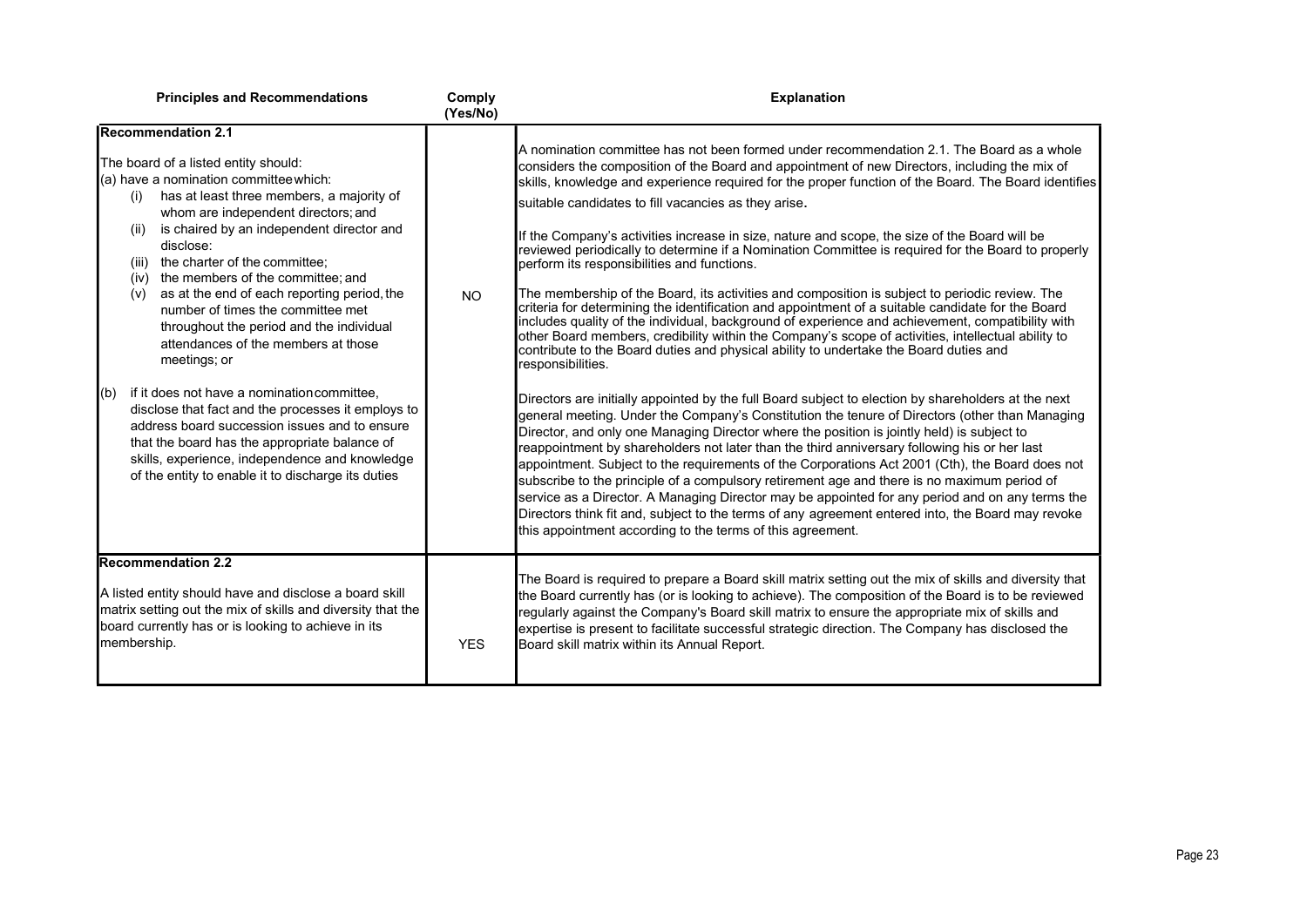|                                                                                                             | <b>Principles and Recommendations</b>                                                                                                                                                                                                                                                                                                                                                                                                                                                                                                                                                                                                               | Comply<br>(Yes/No) | <b>Explanation</b>                                                                                                                                                                                                                                                                                                                                                                                                                                                                                                                            |
|-------------------------------------------------------------------------------------------------------------|-----------------------------------------------------------------------------------------------------------------------------------------------------------------------------------------------------------------------------------------------------------------------------------------------------------------------------------------------------------------------------------------------------------------------------------------------------------------------------------------------------------------------------------------------------------------------------------------------------------------------------------------------------|--------------------|-----------------------------------------------------------------------------------------------------------------------------------------------------------------------------------------------------------------------------------------------------------------------------------------------------------------------------------------------------------------------------------------------------------------------------------------------------------------------------------------------------------------------------------------------|
| l(a)<br>(b)<br>$\mathsf{I}(\mathsf{c})$                                                                     | <b>Recommendation 2.3</b><br>A listed entity should disclose:<br>the names of the directors considered by the<br>board to be independent directors;<br>if a director has an interest, position, association<br>or relationship of the type described in Box 2.3 of<br>the ASX Corporate Governance Principles and<br>Recommendation (3rd Edition), but the board is of<br>the opinion that it does not compromise the<br>independence of the director, the nature of the<br>interest, position, association or relationship in<br>question and an explanation of why the board is<br>of that opinion; and<br>the length of service of each director | <b>YES</b>         | (a) The name of directors has been disclosed at www.globalpetroleum.com.au. Current independent<br>directors are Mr John van der Welle, Mr Andrew Draffin and Mr Garrick Higgins.<br>(a) The Board Charter requires Directors to disclose their interest, positions, associations and<br>relationships and requires that the independence of Directors is regularly assessed by the Board<br>in light of the interest disclosed by Directors.<br>(c) The length of services of each Director has been disclosed at www.globalpetroleum.com.au |
| <b>Recommendation 2.4</b><br>A majority of the board of a listed entity should be<br>independent directors. |                                                                                                                                                                                                                                                                                                                                                                                                                                                                                                                                                                                                                                                     | <b>NO</b>          | Given the relative size of the Company, the interests of the shareholders represented on the Board<br>and the stage of its development, the Directors consider the current Board composition is<br>appropriate. The situation will be monitored and changed in line with best practice as and when the<br>Directors feel the company is of sufficient size.<br>The Company may seek to appoint additional independent Directors in the future to address the<br>current imbalance.                                                            |
|                                                                                                             | <b>Recommendation 2.5</b><br>The chair of the board of a listed entity should be an<br>independent director and, in particular, should not be<br>the same person as the CEO of the entity.                                                                                                                                                                                                                                                                                                                                                                                                                                                          | <b>YES</b>         | The Company has separate roles for the Non-executive Chairman and Managing Director/CEO.<br>The Company's Chairman is a Non-executive Chairman and as such is an independent director.                                                                                                                                                                                                                                                                                                                                                        |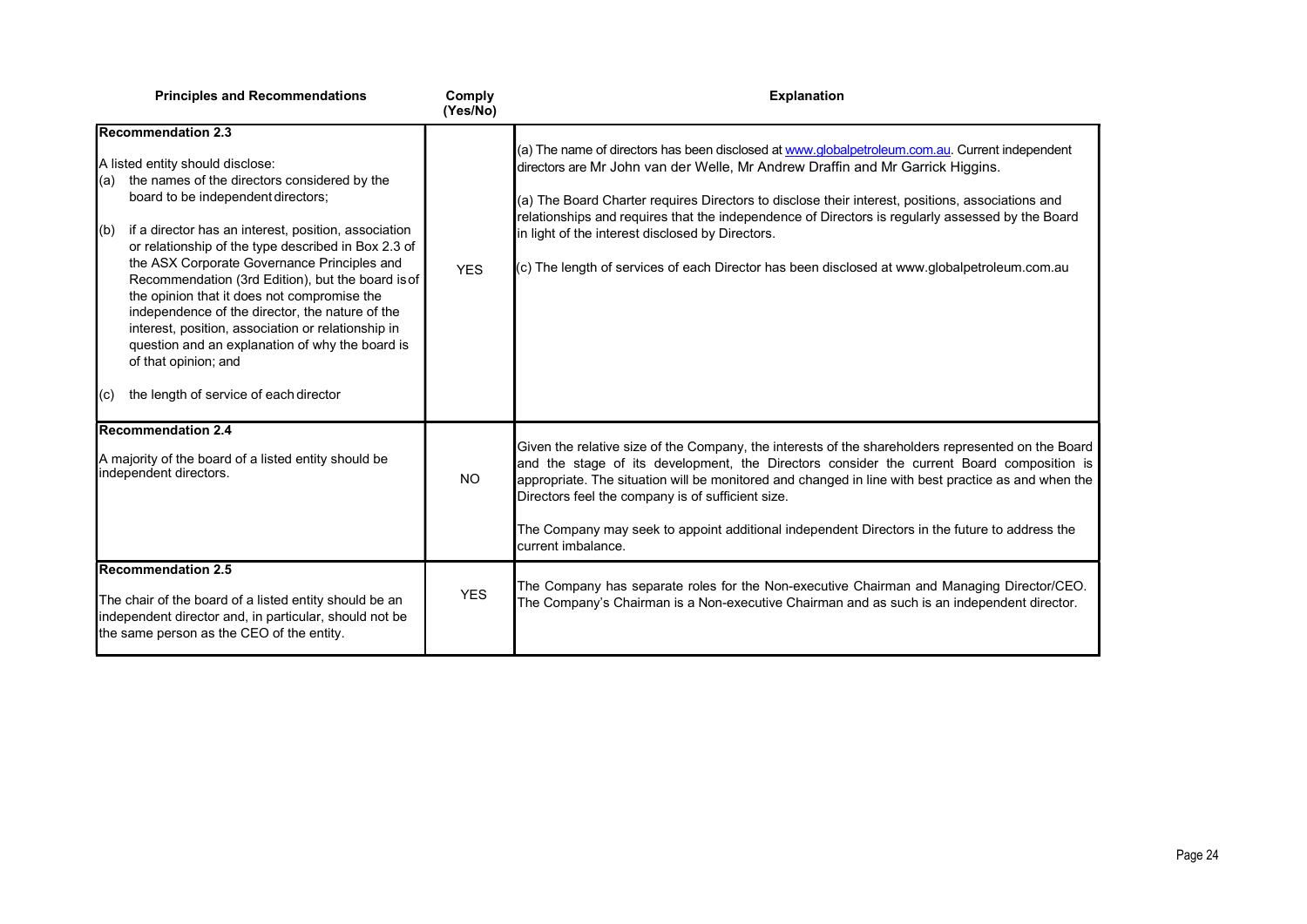| <b>Principles and Recommendations</b>                                                                                                                                                                                                                                                                          | Comply<br>(Yes/No) | <b>Explanation</b>                                                                                                                                                                                                                                                                                                                                                                                                                                                                                                                                                                                                                                                                                                                                                                                                                                                                                                        |
|----------------------------------------------------------------------------------------------------------------------------------------------------------------------------------------------------------------------------------------------------------------------------------------------------------------|--------------------|---------------------------------------------------------------------------------------------------------------------------------------------------------------------------------------------------------------------------------------------------------------------------------------------------------------------------------------------------------------------------------------------------------------------------------------------------------------------------------------------------------------------------------------------------------------------------------------------------------------------------------------------------------------------------------------------------------------------------------------------------------------------------------------------------------------------------------------------------------------------------------------------------------------------------|
| <b>IRecommendation 2.6</b><br>A listed entity should have a program for inducting new<br>directors and providing appropriate professional<br>development opportunities for continuing directors to<br>develop and maintain the skills and knowledge needed<br>to perform their role as a director effectively. | <b>YES</b>         | The Board considers that its Directors are suitably qualified and experienced to fulfil their roles, and<br>that the Board possesses the correct mix of skills for the Board to be able to carry out its function<br>effectively. The Board has in place systems and procedures to ensure Directors receive continuing<br>education to ensure they are up to date with their responsibilities as Directors and carry out the<br>work of their roles effectively and efficiently.<br>The Board has determined that individual Directors have the right in connection with their duties<br>and responsibilities as directors, to seek independent professional advice at the Company's<br>expense. The engagement of an outside adviser is subject to prior approval of the Chairman and<br>this will not be withheld unreasonably. If appropriate, any advice so received will be made available<br>Ito all Board members. |
| <b>Recommendation 3.1</b><br>A listed entity should:<br>have a code of conduct for its directors, senior<br>(a)<br>executives and employees; and<br>(b)<br>disclose that code or a summary of it                                                                                                               | <b>YES</b>         | (a) The Board has adopted a Code of Conduct for Directors through the Board Charter which<br>seeks to promote ethical and responsible decision-making by the Directors.<br>(b) The Company's Code of Conduct is available at www.globalpetroleum.com.au.                                                                                                                                                                                                                                                                                                                                                                                                                                                                                                                                                                                                                                                                  |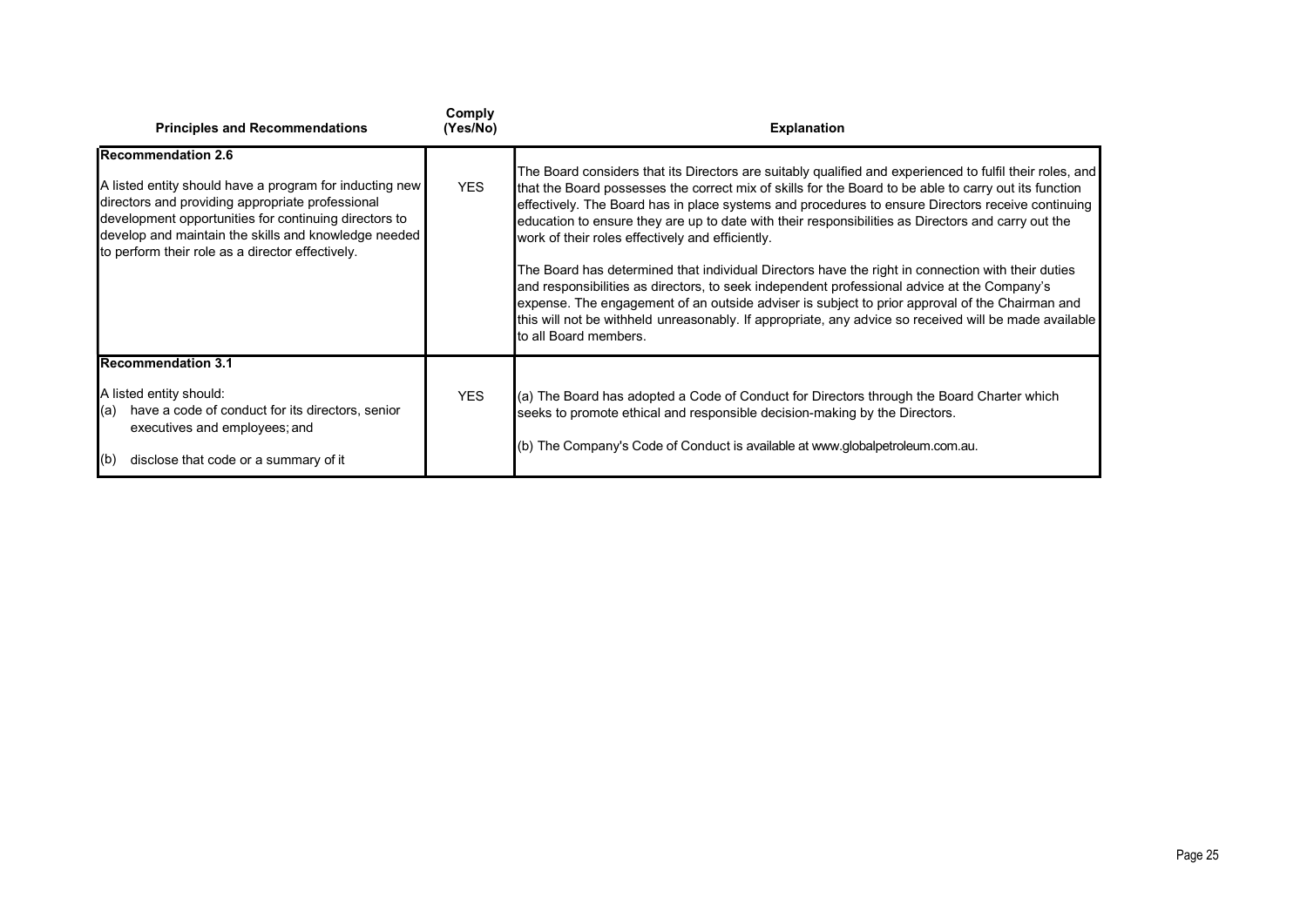Comply<br>(Yes/No)

| <b>Recommendation 4.1</b><br>The board of a listed entity should:<br>have an audit committee which:<br>(a)<br>has at least three members, a majority of<br>(i)<br>whom are independent directors; and<br>is chaired by an independent director, who is<br>(ii)<br>not the chair of the board, and disclose:<br>the charter of the committee:<br>(iii)<br>(iv) the relevant qualifications and experience of<br>the members of the committee; and<br>in relation to each reporting period, the<br>(v)<br>number of times the committee met<br>throughout the period and the individual<br>attendances of the members at those<br>meetings; or<br>if it does not have an audit committee, disclose<br>$\vert$ (b)<br>that fact and the processes it employs that<br>independently verify and safeguard the integrity of<br>its financial reporting, including the processes for<br>the appointing and removal of the external auditor<br>and the rotation of the external auditor. | <b>NO</b>  | The Board considers that the Company is not currently of a size, nor are its affairs of such<br>complexity to justify the formation of separate Audit Committee at this time. The Board as a whole<br>is able to address the audit, risk and other governance aspects of the full scope of the Company's<br>activities and to ensure that it adheres to appropriate ethical standards.<br>The full Board currently holds meetings at such times as may be necessary to address any general<br>or specific matters as required.<br>When the Company's activities increase in size, scope and nature, the formation of a separate<br>Audit Committee will be reviewed by the Board and implemented if appropriate.                                                                                                                                                                                                                                                                       |
|----------------------------------------------------------------------------------------------------------------------------------------------------------------------------------------------------------------------------------------------------------------------------------------------------------------------------------------------------------------------------------------------------------------------------------------------------------------------------------------------------------------------------------------------------------------------------------------------------------------------------------------------------------------------------------------------------------------------------------------------------------------------------------------------------------------------------------------------------------------------------------------------------------------------------------------------------------------------------------|------------|----------------------------------------------------------------------------------------------------------------------------------------------------------------------------------------------------------------------------------------------------------------------------------------------------------------------------------------------------------------------------------------------------------------------------------------------------------------------------------------------------------------------------------------------------------------------------------------------------------------------------------------------------------------------------------------------------------------------------------------------------------------------------------------------------------------------------------------------------------------------------------------------------------------------------------------------------------------------------------------|
| <b>Recommendation 4.2</b><br>The Board of a listed entity should, before it approves<br>the entity's financial statements for a financial period,<br>receive from its CEO and CFO a declaration that the<br>financial records of the entity have been properly<br>maintained and that the financial statements comply<br>with the appropriate accounting standards and give a<br>true and fair view of the financial position and<br>performance of the entity and that the opinion has been<br>formed on the basis of a sound system of risk<br>management and internal control which is operating<br>effectively.                                                                                                                                                                                                                                                                                                                                                              | <b>YES</b> | The Board receives a written declaration in accordance with Section 295A of the Corporations Act<br>2001 from the Chief Executive Officer (CEO) and the Chief Financial Officer (CFO) that to the best<br>of their knowledge and belief that financial records have been properly maintained, the financial<br>statements comply with the accounting standards, give a true and fair view of the financial position<br>based on sound risk management, and that internal controls are operating effectively.<br>The Board notes that due to its nature, internal control assurance from the CEO and CFO can only<br>be reasonable rather than absolute. This is due to such factors as the need for judgement, the use<br>of testing on a sample basis, the inherent limitations in internal control and because much of the<br>evidence available is persuasive rather than conclusive and therefore is not and cannot be<br>designed to detect all weaknesses in control procedures. |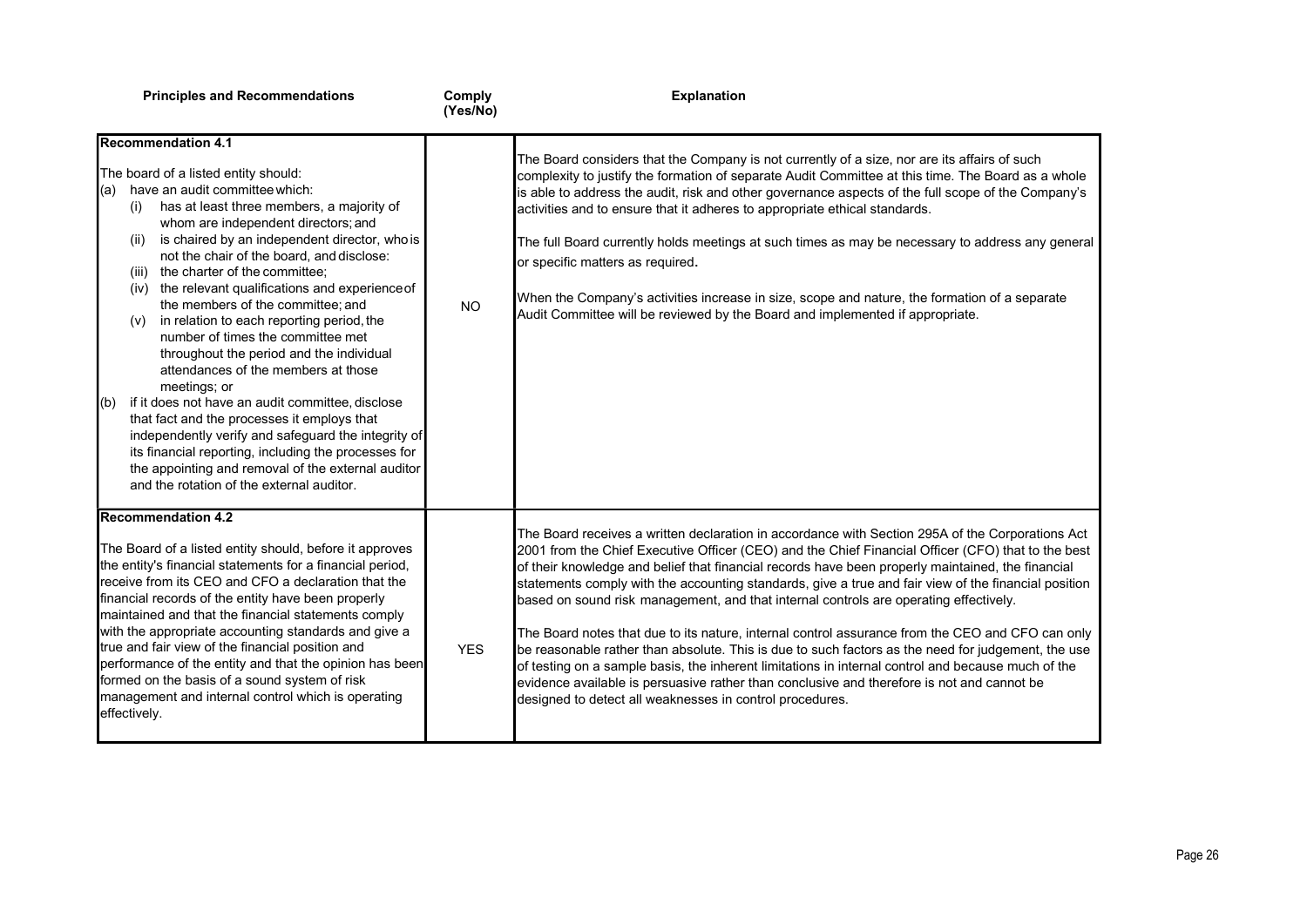| <b>Principles and Recommendations</b>                                                                                                                                                                                              | Comply<br>(Yes/No) | <b>Explanation</b>                                                                                                                                                                                                                                                                                                                                                                                                                                                                                                                                                                                                                                                                                                           |
|------------------------------------------------------------------------------------------------------------------------------------------------------------------------------------------------------------------------------------|--------------------|------------------------------------------------------------------------------------------------------------------------------------------------------------------------------------------------------------------------------------------------------------------------------------------------------------------------------------------------------------------------------------------------------------------------------------------------------------------------------------------------------------------------------------------------------------------------------------------------------------------------------------------------------------------------------------------------------------------------------|
| <b>Recommendation 4.3</b><br>A listed entity that has an AGM should ensure that its<br>external auditor attends its AGM and is available to<br>answer questions from shareholders relevant to the<br>Annual Report.                | <b>YES</b>         | The Company has in place a procedure whereby it ensures that its external auditor attends its<br>AGM, in accordance with the requirements of Section 250RA of the Corporations Act 2001 (Cth)<br>and is available to answer questions relevant to the audit.                                                                                                                                                                                                                                                                                                                                                                                                                                                                 |
| <b>Recommendation 5.1</b><br>A listed entity should:<br>have a written policy for complying with its<br>(a)<br>continuous disclosure obligations under the<br>Listing Rules; and<br>disclose that policy or a summary of it<br>(b) | <b>YES</b>         | (a) The Company has adopted a Continuous Disclosure Policy' which documents the<br>Company's disclosure requirements as required by the ASX Listing Rules and other relevant<br>legislation.<br>(b) The Continuous Disclosure Policy is available at www.globalpetroleum.com.au                                                                                                                                                                                                                                                                                                                                                                                                                                              |
| <b>Recommendation 6.1</b><br>A listed entity should provide information about itself<br>and its governance to investors via its website.                                                                                           | <b>YES</b>         | Information about the Company and its governance are available at www.globalpetroleum.com.au                                                                                                                                                                                                                                                                                                                                                                                                                                                                                                                                                                                                                                 |
| <b>Recommendation 6.2</b><br>A listed entity should design and implement an investor<br>relations program to facilitate effective two-way<br>communication with investors.                                                         | <b>YES</b>         | The Company has in place a key investor relations program that aims to facilitate effective two-way<br>communication with investors. This program's design and implementation is periodically reviewed<br>by the Board. The program involves:<br>regular meetings with key existing and potential shareholders, institutional investors,<br>brokers, fund managers and industry analysts; and<br>regular presentations to these key stakeholders on the Company's activities and on its<br>industry outlook. Those presentations are released to the ASX prior to or<br>contemporaneously with the giving of those presentations in accordance with the ASX<br>Listing Rules and the Company's Continuous Disclosure Policy. |
| <b>Recommendation 6.3</b><br>A listed entity should disclose the policies and<br>processes it has in place to facilitate and encourage<br>participation at meetings of shareholders.                                               | <b>YES</b>         | The Board encourages full participation of shareholders at the Annual General Meeting to ensure a<br>high level of accountability and understanding of the Company's strategy and goals.                                                                                                                                                                                                                                                                                                                                                                                                                                                                                                                                     |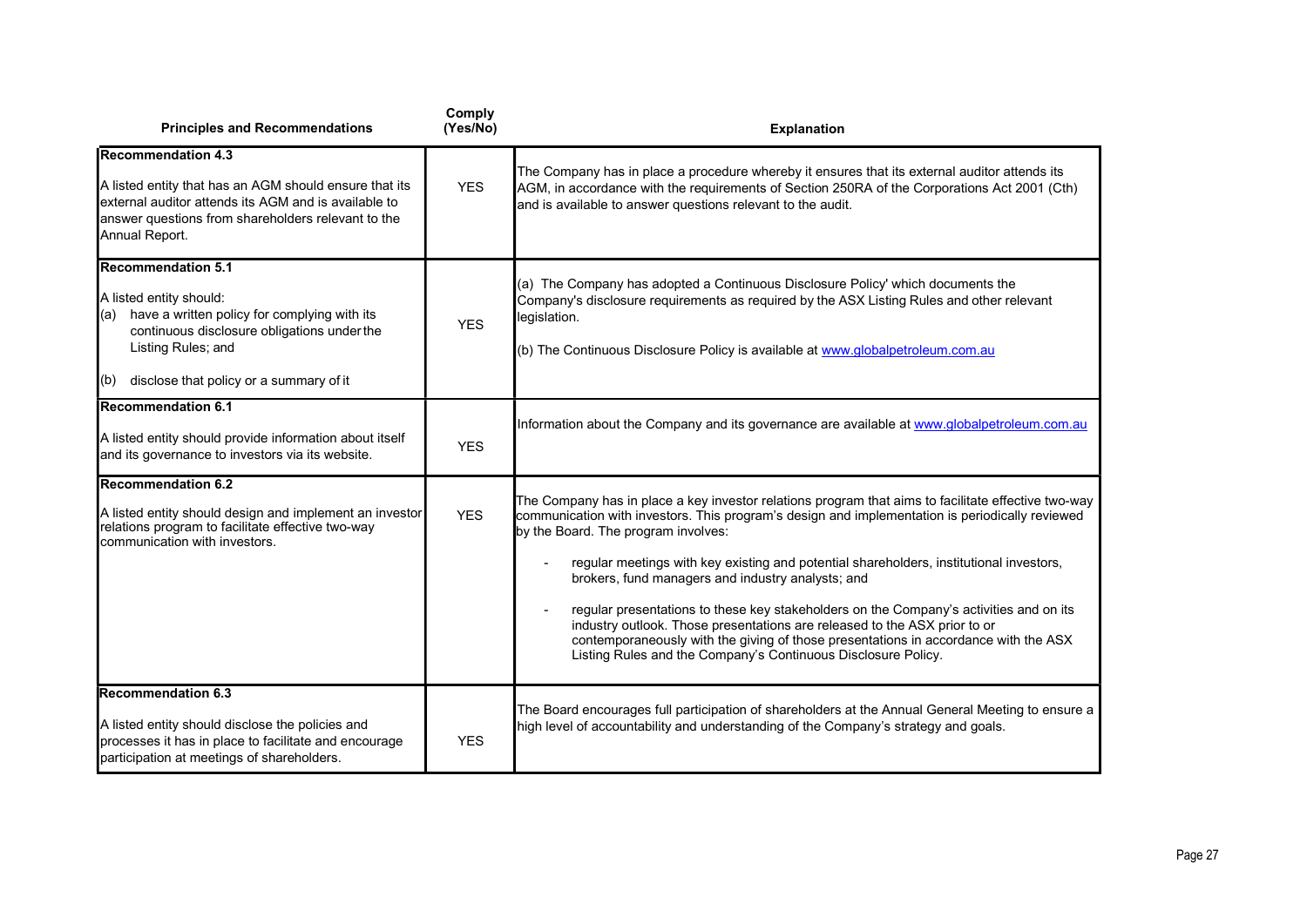| <b>Principles and Recommendations</b>                                                                                                                                                                                                                                                                                                                                                                                                                                                                                                                                                                                                                                                                                                                                                            | Comply<br>(Yes/No) | <b>Explanation</b>                                                                                                                                                                                                                                                                                                                                                                                                                                                                                                                                                                                                                                                                                             |
|--------------------------------------------------------------------------------------------------------------------------------------------------------------------------------------------------------------------------------------------------------------------------------------------------------------------------------------------------------------------------------------------------------------------------------------------------------------------------------------------------------------------------------------------------------------------------------------------------------------------------------------------------------------------------------------------------------------------------------------------------------------------------------------------------|--------------------|----------------------------------------------------------------------------------------------------------------------------------------------------------------------------------------------------------------------------------------------------------------------------------------------------------------------------------------------------------------------------------------------------------------------------------------------------------------------------------------------------------------------------------------------------------------------------------------------------------------------------------------------------------------------------------------------------------------|
| <b>Recommendation 6.4</b><br>A listed entity should give shareholders the option to<br>receive communications from, and send<br>communications to, the entity and its board.                                                                                                                                                                                                                                                                                                                                                                                                                                                                                                                                                                                                                     | <b>YES</b>         | The Company's Communications Strategy seeks to promote effective electronic communication<br>lwith shareholders.                                                                                                                                                                                                                                                                                                                                                                                                                                                                                                                                                                                               |
| <b>Recommendation 7.1</b><br>The board of a listed entity should:<br>have a committee or committees to oversee risk,<br>(a)<br>each of which:<br>has at least three members, a majority of<br>(i)<br>whom are independent directors; and<br>is chaired by an independent director, and<br>(ii)<br>disclose:<br>the charter of the committee;<br>(iii)<br>(iv) the members of the committee; and<br>as at the end of each reporting period, the<br>(v)<br>number of times the committee met<br>throughout the period and the individual<br>attendances of the members at those<br>meetings; or<br>if it does not have a risk committee or committees<br>(b)<br>that satisfy (a) above, disclose that fact and the<br>process it employs for overseeing the entity's risk<br>management framework. | <b>NO</b>          | The Board considers that the Company is not currently of a size, nor are its affairs of such<br>complexity to justify the formation of separate Risk Committee at this time. The Board as a<br>whole is able to address the audit, risk and other governance aspects of the full scope of the<br>Company's activities and to ensure that it adheres to appropriate ethical standards.<br>The full Board currently holds meetings at such times as may be necessary to address any<br>general or specific matters as required.<br>When the Company's activities increase in size, scope and nature, the formation of a separate<br>Risk Committee will be reviewed by the Board and implemented if appropriate. |
| <b>Recommendation 7.2</b><br>The board or a committee of the board should:<br>review the entity's risk management framework<br>(a)<br>with management at least annually to satisfy itself<br>that it continues to be sound, to determine<br>whether there have been any changes in the<br>material business risks the entity faces and to<br>ensure that they remain within the risk appetite<br>set by the board; and<br>disclose in relation to each reporting period,<br>(b)<br>whether such a review has taken place.                                                                                                                                                                                                                                                                        | <b>YES</b>         | (a) The Company has a series of risks which the Company believes to be inherent in the industry in<br>which the Company operates. The Board has established a framework for management of the<br>Company including a system of internal controls, business risk management process and<br>establishment of appropriate ethical standards.<br>(b) Company's risks are reviewed at least annually as part of the annual strategic planning,<br>business planning, forecast and budgeting process.                                                                                                                                                                                                                |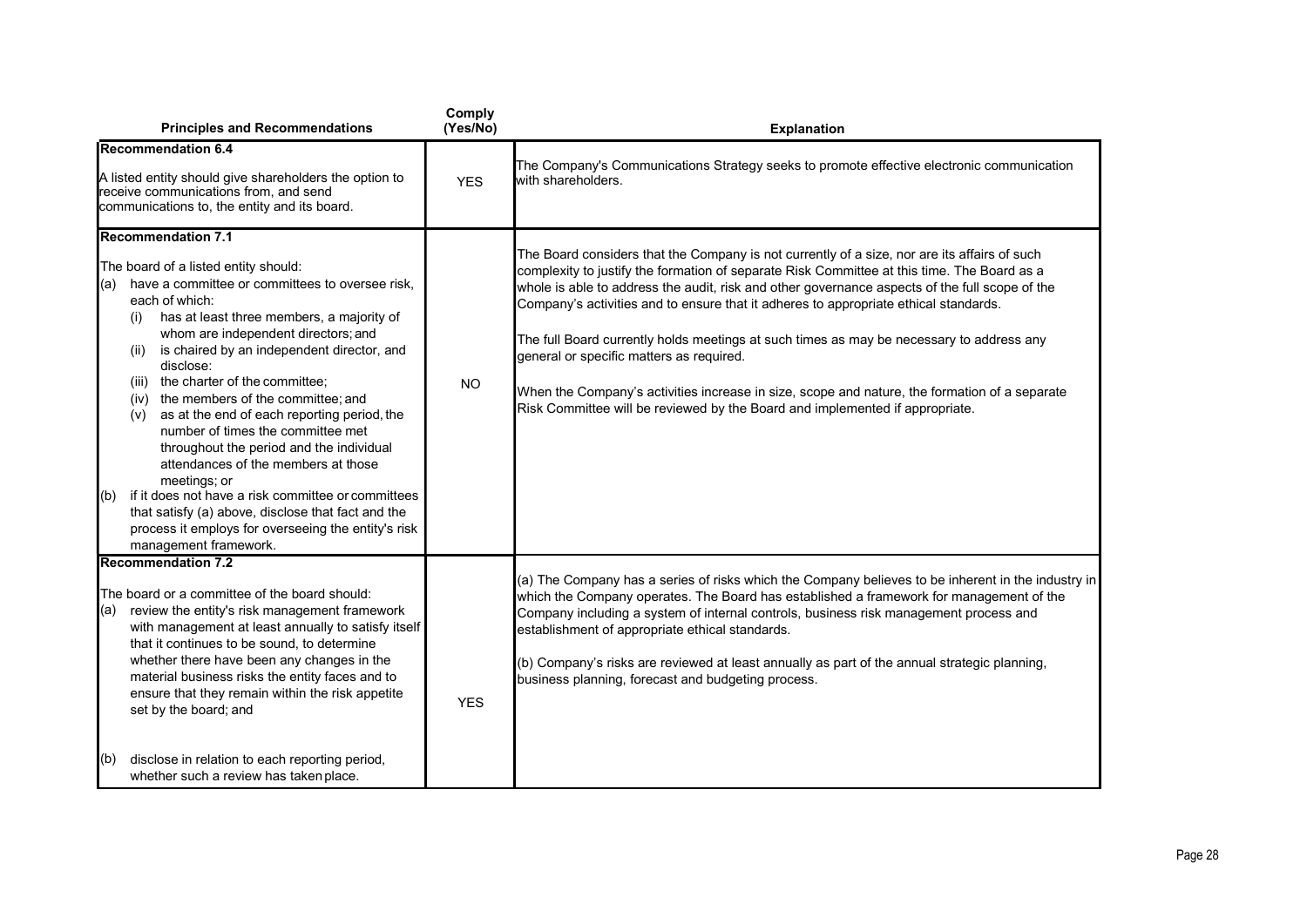| <b>Principles and Recommendations</b>                                                                                                                                                                                                                                                                                                                                                                                                                                                                                                                                                                                                                                                                                                                                                                                       | Comply<br>(Yes/No) | <b>Explanation</b>                                                                                                                                                                                                                                                                                                                                                                                                                                                                                            |
|-----------------------------------------------------------------------------------------------------------------------------------------------------------------------------------------------------------------------------------------------------------------------------------------------------------------------------------------------------------------------------------------------------------------------------------------------------------------------------------------------------------------------------------------------------------------------------------------------------------------------------------------------------------------------------------------------------------------------------------------------------------------------------------------------------------------------------|--------------------|---------------------------------------------------------------------------------------------------------------------------------------------------------------------------------------------------------------------------------------------------------------------------------------------------------------------------------------------------------------------------------------------------------------------------------------------------------------------------------------------------------------|
| <b>Recommendation 7.3</b><br>A listed entity should disclose:<br>if it has an internal audit function, how the function<br>l(a)<br>is structured and what role it performs; or<br>if it does not have an internal audit function, that<br>(b)<br>fact and the processes it employs for evaluating<br>and continually improving the effectiveness of its<br>risk management and internal control process.                                                                                                                                                                                                                                                                                                                                                                                                                    | <b>YES</b>         | Due to the magnitude of the Company's operations, the Company does not currently have an<br>linternal audit function.<br>The full Board has reviewed the current internal controls in place and has deemed them sufficient<br>after consultation with the Company's external auditors.                                                                                                                                                                                                                        |
| <b>Recommendation 7.4</b><br>A listed entity should disclose whether, and if so how, it<br>has regard to economic, environmental and social<br>sustainability risks and, if it does, how it manages or<br>intends to manage those risks.                                                                                                                                                                                                                                                                                                                                                                                                                                                                                                                                                                                    | <b>YES</b>         | The Company's performance is subject to economic and market conditions which impact the oil<br>and gas sector. The Company's operations are subject to various environmental laws and<br>regulations under relevant government's legislation.<br>The Company's Risk Management Policy incorporates these risks into a formal risk profile<br>prepared by Management to keep the Board informed about risks of this nature facing the<br>Company. This risk profile is reviewed and updated at least annually. |
| <b>Recommendation 8.1</b><br>The board of a listed entity should:<br>have a remuneration committee which:<br>(a)<br>has at least three members, a majority of<br>(i)<br>whom are independent directors; and<br>is chaired by an independent director; and<br>(II)<br>disclose:<br>the charter of the committee;<br>(iii)<br>(iv) the members of the committee; and<br>as at the end of each reporting period, the<br>(v)<br>number of times the committee met<br>throughout the period and the individual<br>attendances of the members at those<br>meetings; or<br>if it does not have a remuneration committee, disclose<br>that fact and the processes it employs for setting the<br>level and composition of remuneration for directors and<br>senior executives and ensuring that such remuneration<br>is appropriate. | <b>NO</b>          | The Company does not have a dedicated Remuneration Committee but rather the task of ensuring<br>that the level of director and executive remuneration is appropriate and not excessive, and that its<br>relationship to performance is clear, is dealt with by the full Board.                                                                                                                                                                                                                                |